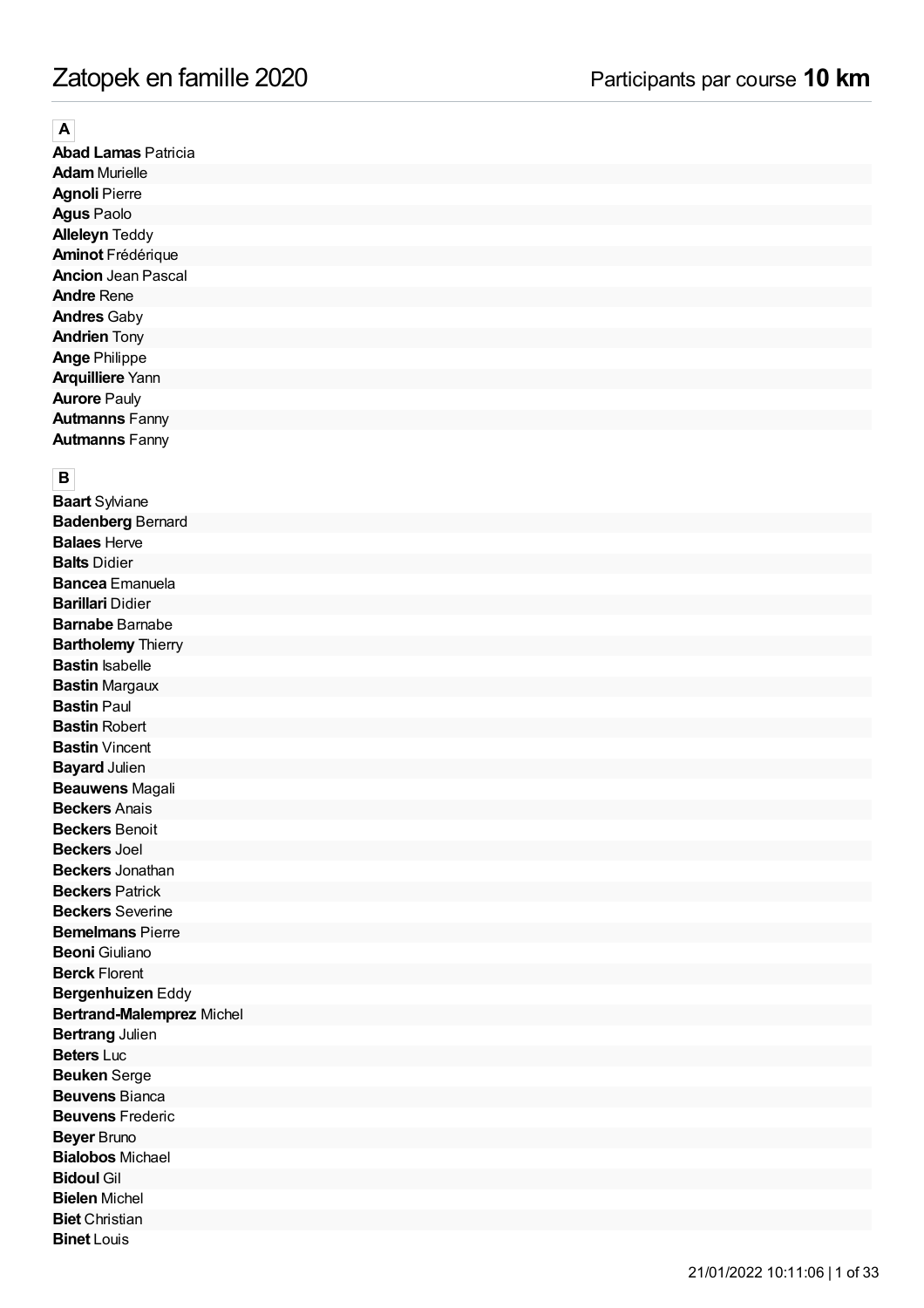# mille 2 0 2 0

**Bissot** Dylan **Bissot Michel Blanchy** Regis Blaszczyk Stephanie **Bloemers** Kristel **Bodson** Stephanie **Bogar** Tony **Bolland** Dempsey **Bolssens** Christop h e **Bonhomme** Nicole **Bonhomme** Raphael **Boniver** Nancy **Bosco** Valerie **Boscolo** Manuel **Botte** Ludovic **Botty** David **Boubou** Boubou **Boudry** Marc **Boulanger** Bryan **Boulanger** Victor Bousmanne Alexandre **Boussaha Nabil Brabant** Jean-Jacques **Bragard** Benoit **Bragard** Edmee **Bray** Pierre **Briquet** Fabienne **Briquet Nathalie Bronlet** Benoit **Brouwier** Damien **Bruwier** Annick **Bruwier** Francois **Bruwier** Jean Paul **Bruzzese** Nathalie **Bruzzese** Sandrine **Buls** Marc **Burleon** Quentin **Burniat** Olivier **Burrichter** Brenda **Burzic** Selma **Buschengs** Nathalie **Busschots** Gilles **Buwet** Pascal **Bynens** Nicolas Zatopek en fan<br>Bissot Dylan<br>Bissot Michel<br>Blanchy Regis<br>Blaszczyk Stephanie<br>Bloemers Kristel<br>Bodson Stephanie<br>Bogar Tony<br>Bolland Dempsey<br>Bolssens Christophe<br>Bonhomme Raphael<br>Bonhomme Raphael<br>Bonhomme Raphael<br>Bonhomme Rapha

**CCabay** Jean Marc **Campolini** Geraldine **Canales** Alberto **Capier** Jean-Marie **Carabin** Martine **Carabin** Sebastien **Carlier** Olivier **Castermans** Michael **Castermans** Vincent **Chaineux Marc**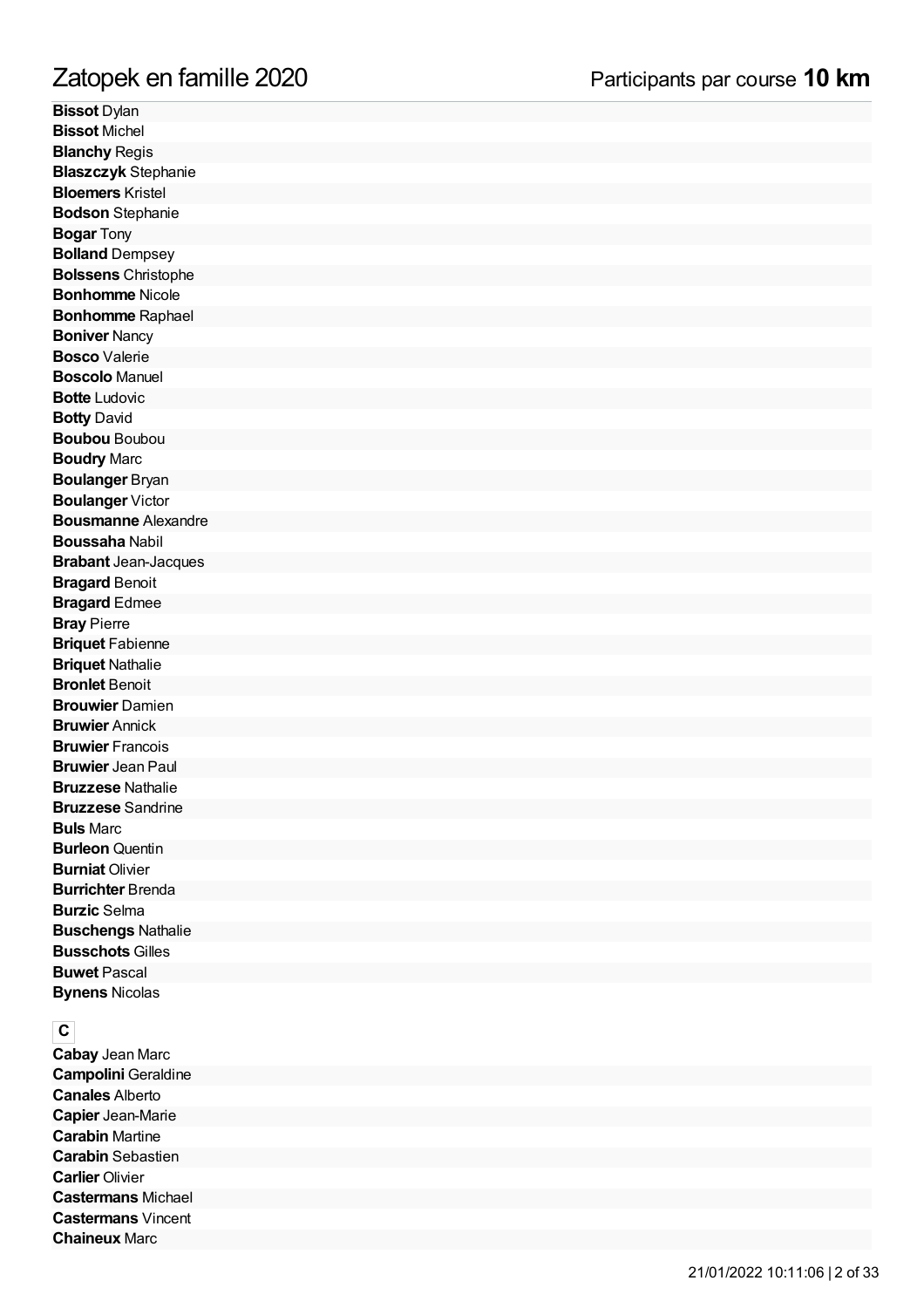**Chanteux** Laurent **Charlier** Manu **Charlier** Philippe **C h e bil** R a mi **Chefneux** Sebastien **Cherpion** Isabelle **Chopart** Julien **Chouiba** Mohamed **Ciomek** Fred **Clerfays Hubert Clerinx Raf Clo e s** L olo **Cobben** Sylvain **Cocco** Renaldo **C oin tin** J ulie **Colin** Frederic **Colin** Jean-Louis **Collard** Arnaud **Collard** Mickael **Collard** Paul **Collignon** Sabrin a **Collin** Cedric **Colling** Jean-Yves **Conmont** Sylviane **Cop Thomas Corbusier Nicolas** Corman Michael **Corman** William **Cornet** Robin Cornette Jean-Michel **Cortis** Mixhoup **Cortleven** Willy **Coune** Jerome **Counotte** Xavier **Couvreur** Charles-Philip p e **Crasson Vincent Crickboom** Arnaud **Cros** Jeremy Crutzen Donatienne **C r u tz e n** S a bin e **Cugnet** Laurent **Culot** Christian **Cupers** Philippe **Custers** Michel

**D**<br>**Dael** Fabrice D'affnay Jean-Francois **Dahm** Jose **Dalla Corte Ludovic Damblon** Patrick **Damoiseau** Xavier Darcis Joel Darimont Freddy **Dartois** Fabrice **Dauby** Elisabeth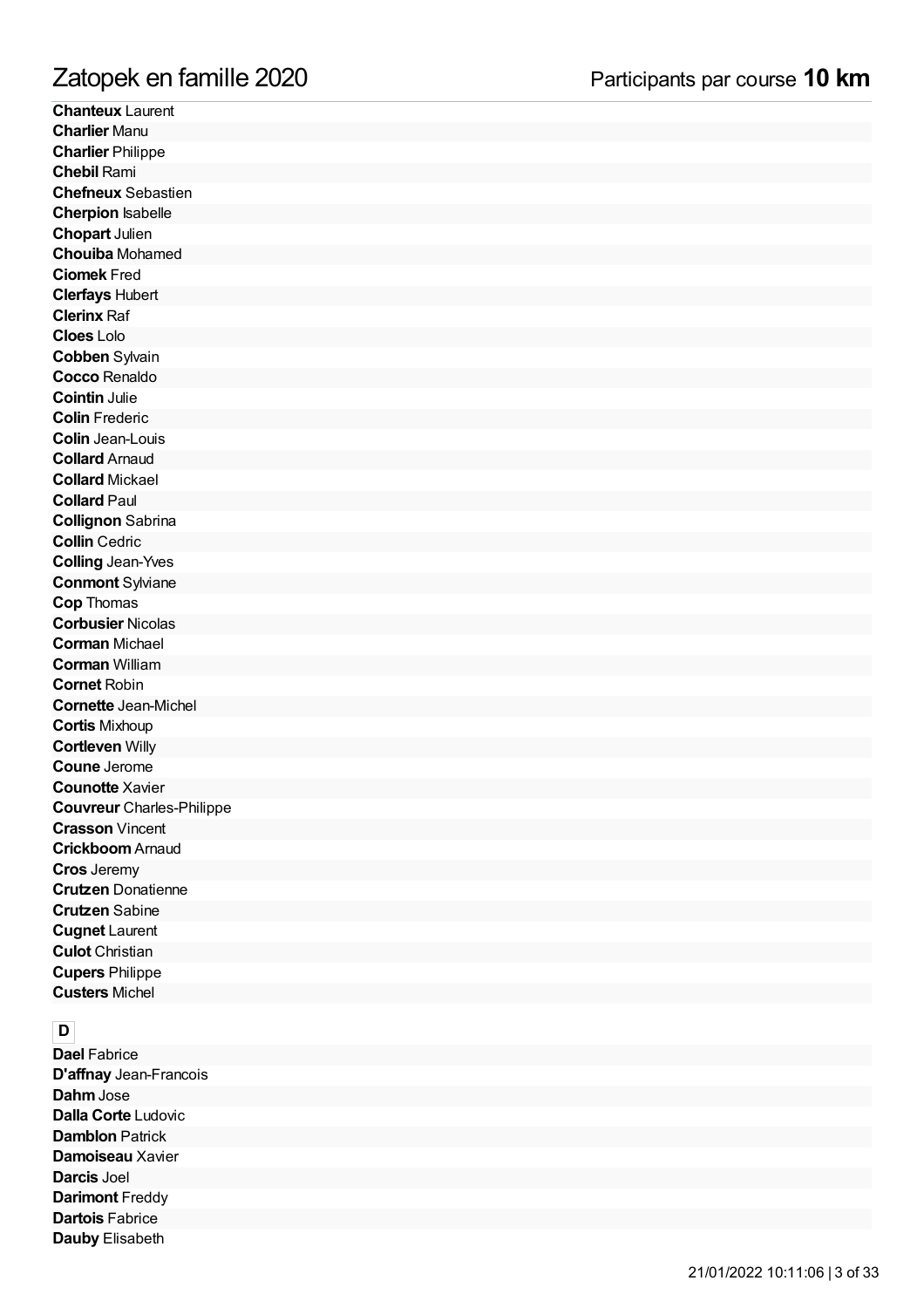**De Cecco** Jonathan De Cecco Michael **De Graaf** De Graaf **De Leo** Letizia **De Marco** Eric **De Naeyer** Joachim **De Prins** Pascale De Rammelaere Christophe **De Wergifosse Angelique** Debelle Mehdi Debougnoux Frederic **Debroux** Sebastien **Dechesne** Jerome **Deckers** Sylvain **Decocq** Hadrien **Decroupet** Luc **Dedobeleer** Gustave **Dedobeleer** Gwendoline **Defourny** Jacques **Deghaye** Bernard Degive Romane Degive Vincent **Deiana** Paolo **Dejalle** Gaetan **Dejose Thierry Delairesse Gilbert Delbeuck** Aurore **Delcominette** Celine **Delcour** Philippe **Deledicque** Jean-Luc Delfolie Nathalie **Delfortrie** Olivier **Delfosse** Christophe Delg Micheline **Delges Walter Delhasse** Michel **Delhausse** Kevin **Delhausse** Simon **Delhez** Florentin **Delhez** Jean-Franc ois **Delmez** Delmez **Delrez** Sandra Delvaux Benoit Delvoye Arnaud **Delwaide** Anne **Demol** Cindy **Demonceau** Henri **Demoulin** Anne-So p hie **Demoulin** Vanessa **Denis** Cecile **D e nis** C hlo é **Denis** Yves **Denoisieux** Christian **Deprez** Herve **Deru** Fabian **Desmet** Fannt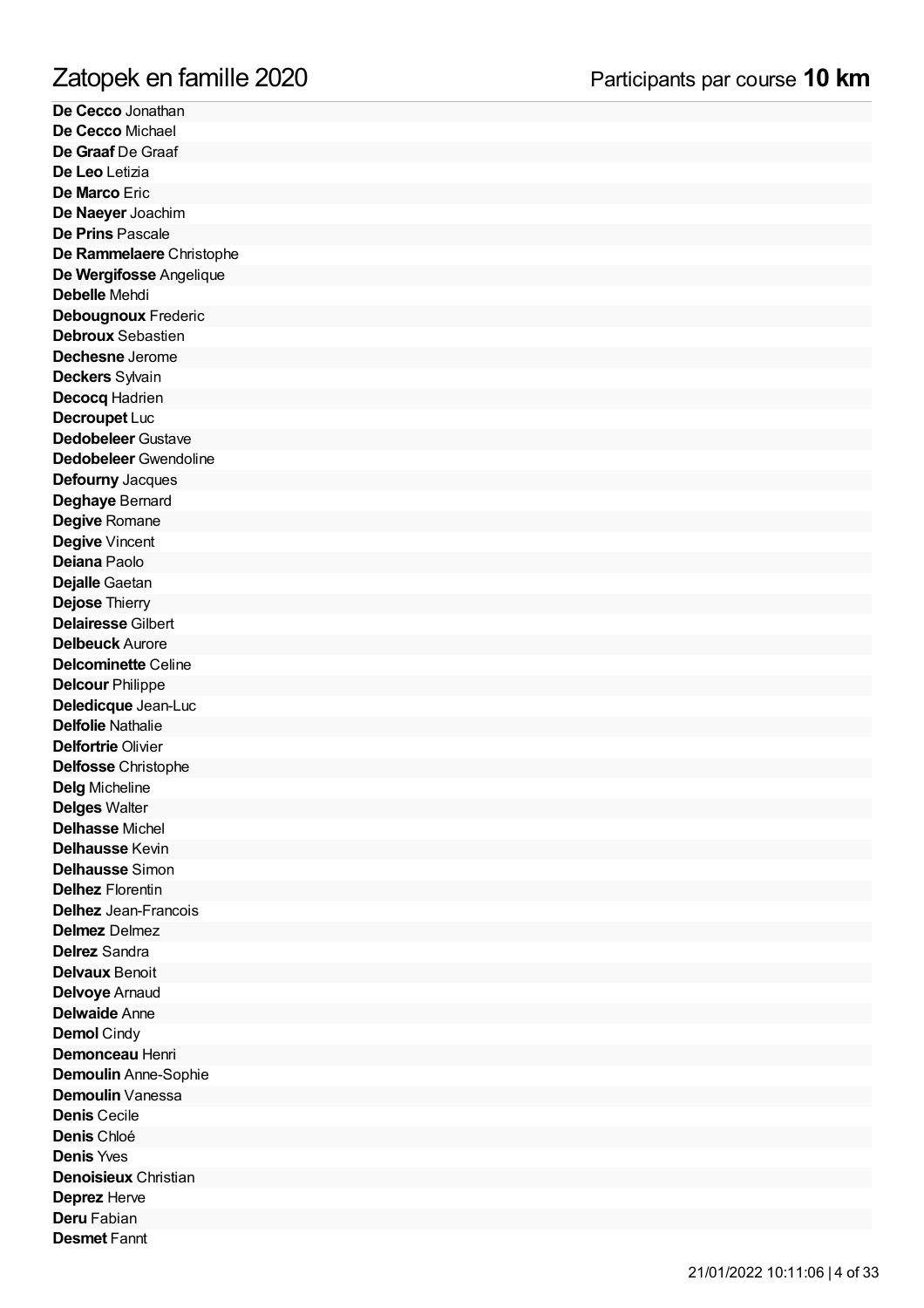# mille 2 0 2 0

**Dessart** Delphine **Dessouroux** Jean Dessouroux Raphaël **Deswysen** Vinciane **Detrixhe** Carole **Detrixhe** Christophe **Detry** Philippe **Deville** Anais **Deville** Michel **Deville** Yves **Devillers** Alain **Devivier** Marc **Dheur** Maxime **Di Prima** Filippo **Didderen** Thierry **Dohogne** Sandrine **Donneau** Benoit **Donneau** Pierre **Dony** Philippe **Dormal** Catherine **Dorthu** Olivier **Dorthu** Olivier **Dortu** Arnaud **Dortu** Bastian **Dortu** Jean-Sebastien **Dortu** Rachel **Doumen** Alexandra **Droeven** Carine **Drooghaag** Patrick **Dublet** Serge **Dubois** Samuel **Duchesne** Denise **Dufour** René **Dugard** Jean-Michel **Dumez** Jerome **Dumoulin** Maxime **Duvivier** France **Duysens** Jeannot **Zatopek en fan<br>Dessart** Delphine<br>Dessouroux Jean<br>Dessouroux Jean<br>Deswysen Vinciane<br>Detrixhe Carole<br>Detrixhe Christophe<br>Deville Anais<br>Deville Anais<br>Deville Michel<br>Deville Yeal<br>Deville Yeal<br>Deville Yeal<br>Deville Yeal<br>Deville

**EEl Abbas** Sophie **El Baldi** Fatiha **El-Baldi** Said **Emonts-Pool** Nadine **Ernotte** Maurine **Ernst** Andre **Esser** Benedicte **Etienne** Laure **Etienne** Nadia **Eugene** Sebastien **Evans** Lorinda **Evrard** Jean-Pierre

**F**<br>**Fafchamps** Catherine **Fafchamps Eudore**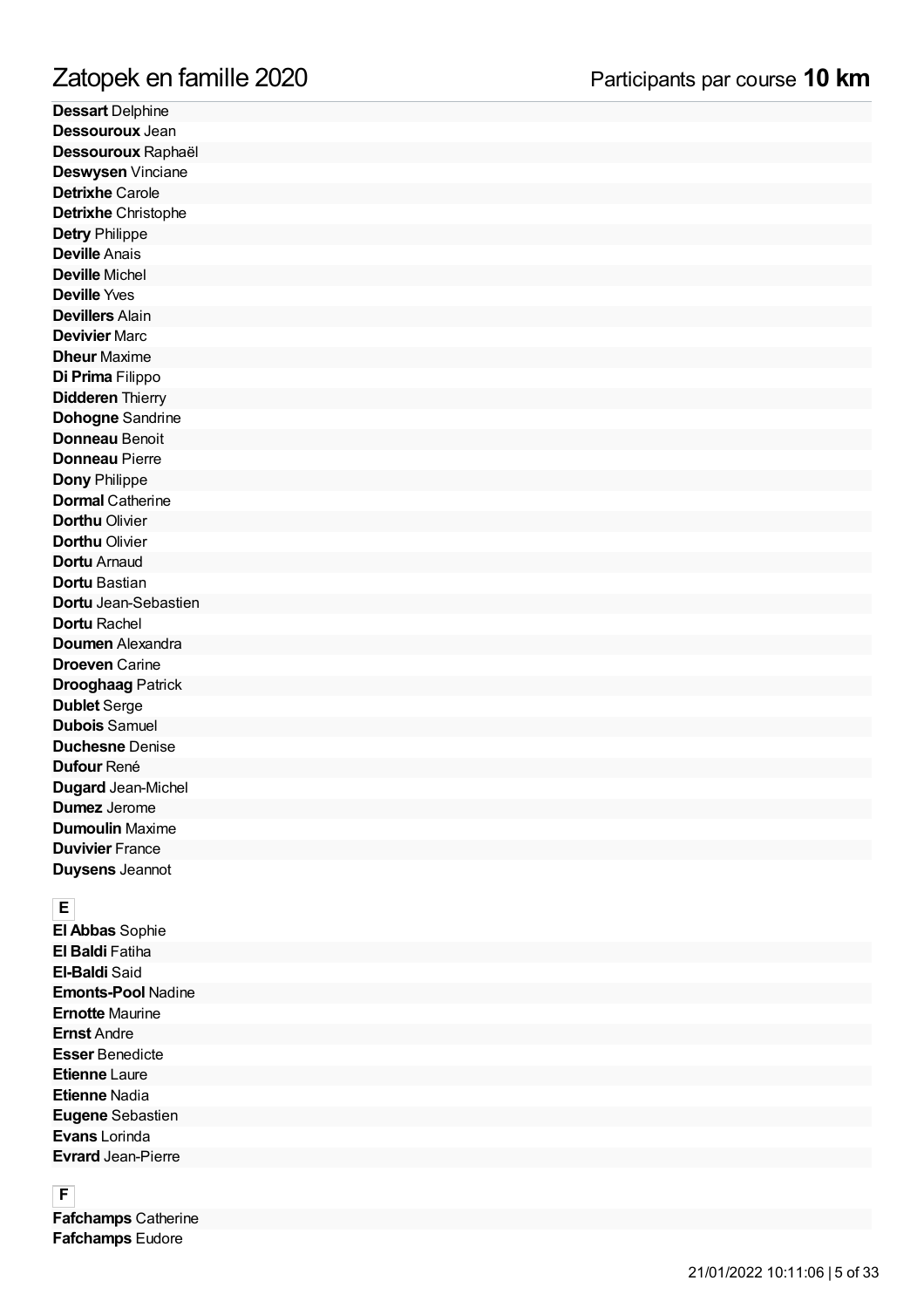**F a s sin** Elo die **Fassin** Jean-Francois **Fassin** Jean-Philippe **Faveyts** Jean-Marc **Faymonville** Cedric **Fedsoseew** Jeremie Fernandez Herrera Bernard **Ferre** Antoine **Fettweis** Gaelle **Fettweis** Thierry **Fettweis** Veronique **F e y** C elin e **F e y** P hilip p e **Fillot** Serge **Finck** Patricia **Fischer** Gaelle **Fischer** Raphael **Fitschy** Yvan **Flamand** Michael **Foguenne** Alain Foguenne Marie-France **Foguenne** Tiziano **Fontaine** Francine **Fontaine** Serge Forlin Frederic **Fraikin** Fabienne **Franchimont Stephanie Franssen** Bertrand **Franssen** Christophe Franssen Jean-Francois **Franssen** Joele **Frisee** Mariette **Froidmont Danielle Fryns Gilbert** 

**G**<br>**Gaillard** Jerome Gantois Gerald Garin Yves **Garot** Joanna Gary Laurent Gatez Sebastien **Gauthy** Serge Geelen Beatrice Gendebien Frederic Genova Marco Georges Sebastien Gerard Nicolas Gerard Xavier Geromboux Bertrand Geromboux David Gerrekens Jordan Gerrekens Wendy **G h a r bi** B ra him Giacomazzi Claudis **Giangiordano** Anne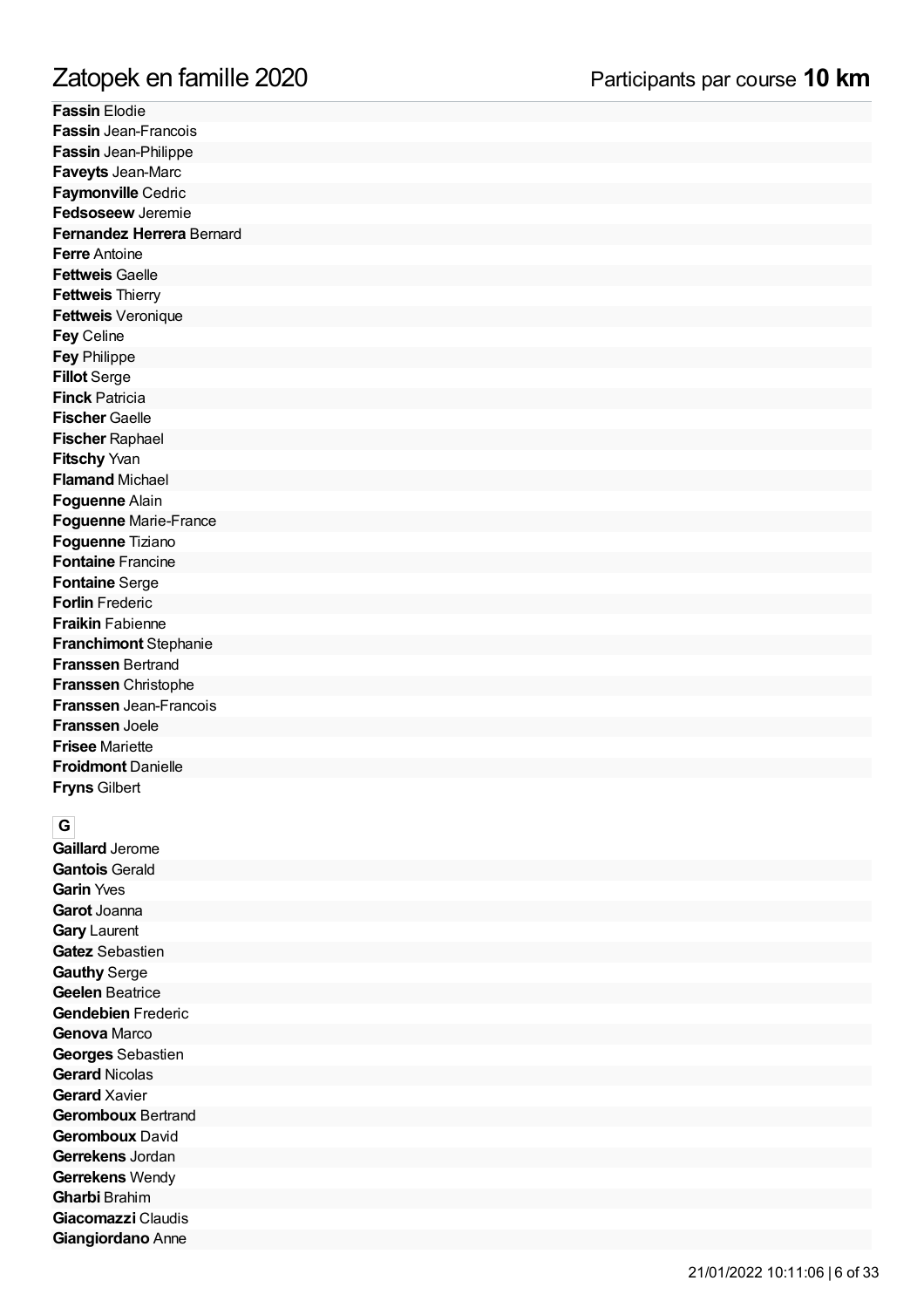Gilet Maurice **Gilles** Amaury **Gillet** Aurelien Gillis Damien **Girretz** Francois Gobatto Mario Gobels Francy Godde Christophe Godelaine Stephane **Godet** Tom Goez Ingrid Goez Patrick Gohy Valerie Gomze Michel **Govers** Jacquelin e **Grasshopper** Jim Gregoire Hugues Gregoire Joffroy **Grosjean** Anthony **Guarino** Tony **Guidolin** Jp **Guillaume** Damien

**H**<br>**Haegdorens** Bewoit **Haine** Gael **Halleux** Eric **Halmos** Andrea **Hamers** Harry Hanen Rachel **Hansez** Anne Hansez Sebastien **Hansroul** Nicolas **Hanssenne** C **Hausmann** Bertrand **Hautecler** Christian **Havet** Manu **Heinrichs** Gregory **Helen** Arnaud **Henkinet** Fanny **Hennes** Damien **Henrard** Guillaume **Henrard** Raphael **Hensgens** Jan **Henz** Helmut **Henz** Helmut **Herman** Sylviane **Hermanns** Peter Heroufosse Christopher **Hertay** Francoise **Herwats** Laurent **Herzet** Claude **Herzet** Guy **Herzet** Jonathan **Herzet** Marlene **Herzet** Mireille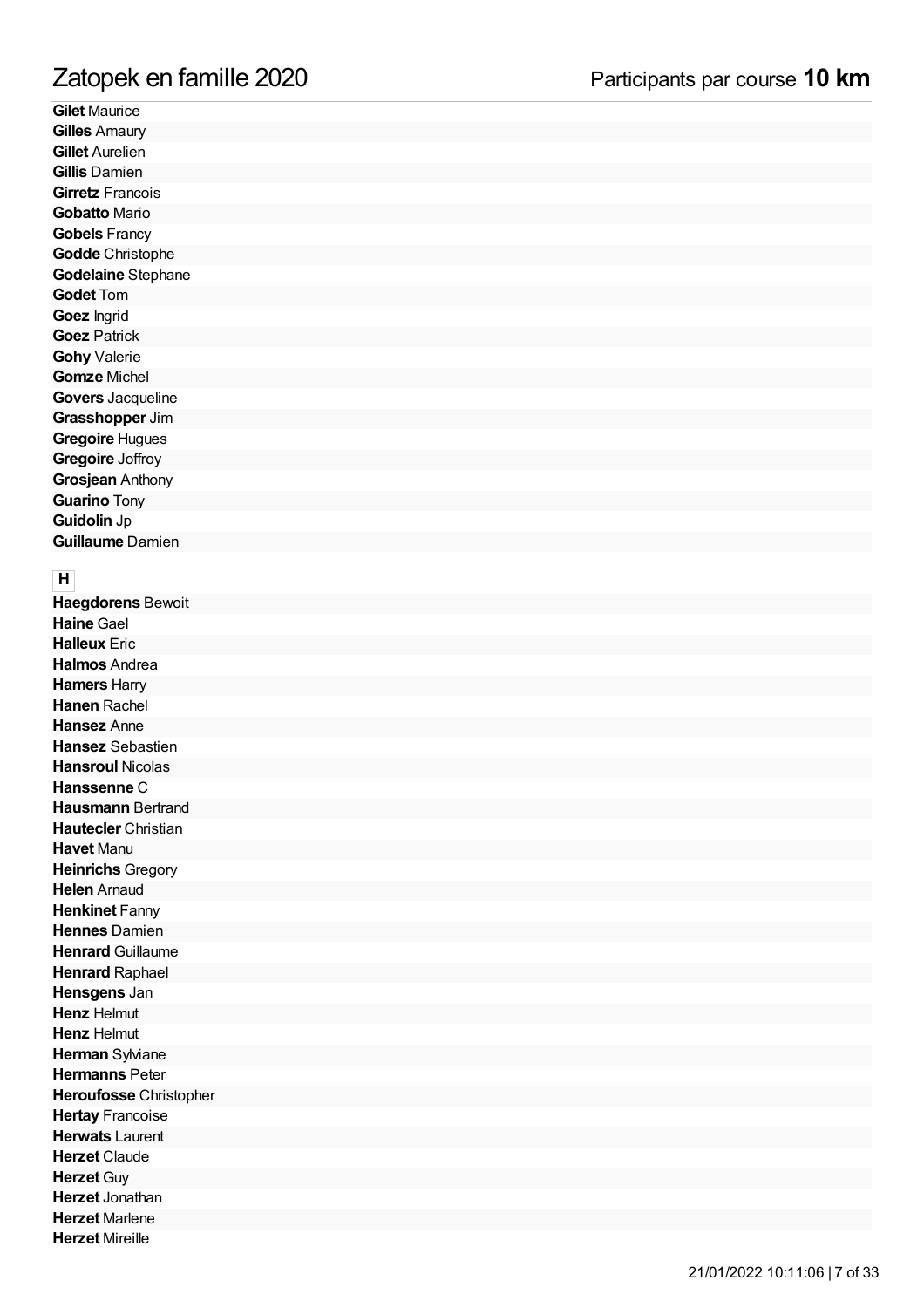**H e rz e t** S o p hie **Heusch** Vincent Heusschen Dominique **Heyeres** Lucas **Hilderson** Luc **Hock** Michael **Hogge** Gaeta n **Hons** Danny **Hoofs** Philippe **Houbion** Ludovic **Houtain** Jean-Paul **Hubert** Eric **Huberty** Sylviane **Hupperetz** Patrick **Hurlet** Bernard **Hurlet** Lucien **Hurmuzachi** Loren a Hutschemackers Bernard Hutschemackers Colin Hutschemackers Fabian

 $\begin{bmatrix} \textbf{J} \end{bmatrix}$ **Jacob-Paquay** Eric **Jacquemin** Manuel **Jacquet** Fanny **Jacquinet** Fanchon **Jaegers** Marc **Jaminon** Christian **Jamir** Christine **Jamoul** Olivier **Jandrain** Francois **Janssen** Nicolas **Janssen** Raphael **Jaspar** Christian **Jennes** Patrick **Jerome** Aurelien **Jerome** Stephane **Jewasinski** Michel **Job** Nicolas **Jockin** Jean **Jonas** Vincent **Jonlet** Lionel **Joskin** Damien **Joskin** Philippe **Joskin** Zenaide **Jourdan** Guy **Joway** Eric **Judong** Philippe **Julin** Pascal **Jungbluth** Raymon d **Junius** Arnaud **Junker** Henry-Marc **Junker** Henry-Marc

**K**<br>**Keimes** Liesbet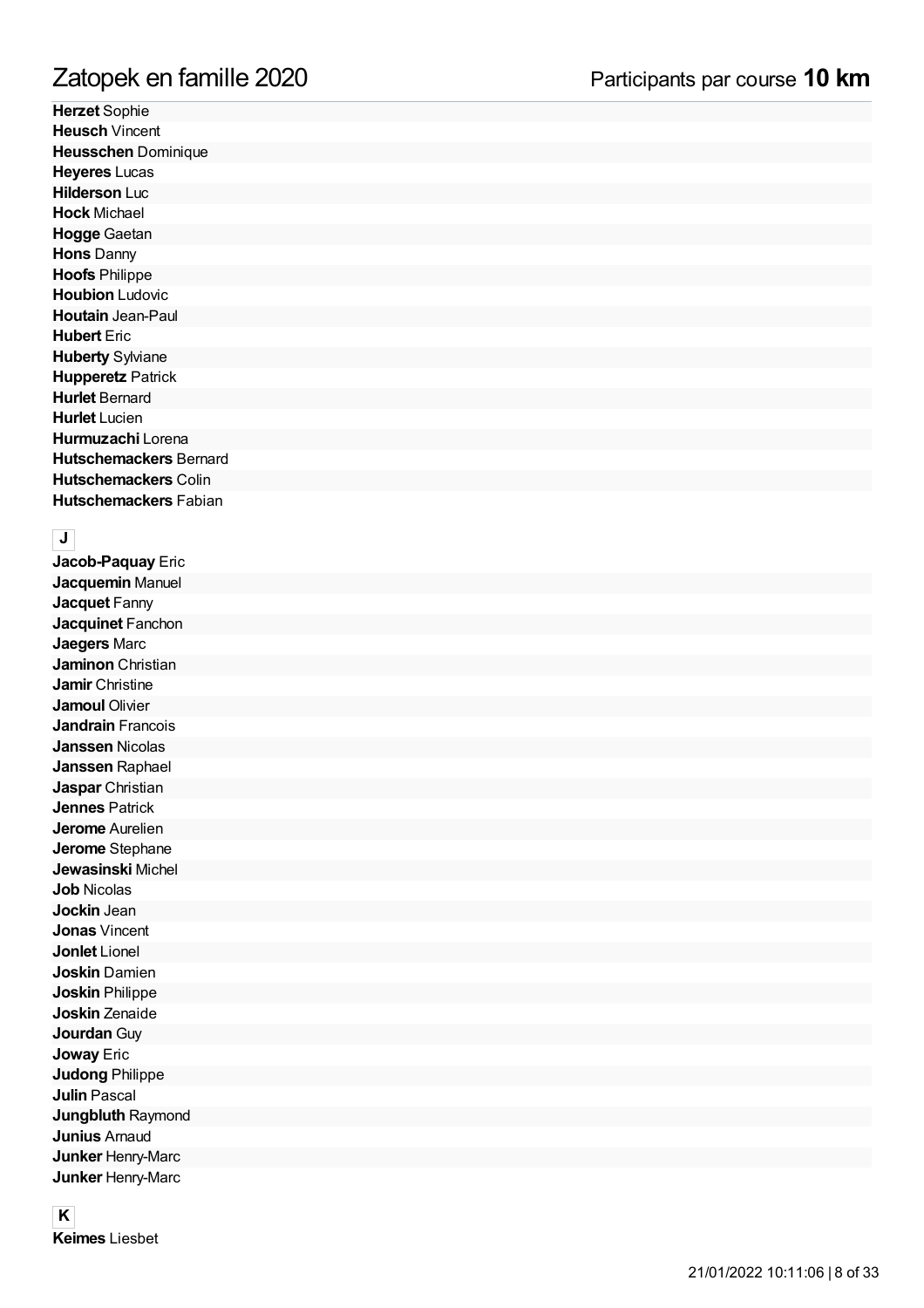**Kerf** Patrick **Kerkache** Yacine **Kermis** Cedric **Kern** Christian **Kesteloot** Luc **Kesteloot** Marc **Kevelaer** Beatrice **Klinkenberg** Christian **Kloos** Daisy **K o c h** P hilip p e **Koninckx** Stephane **Kremer** Joel **Kruth** Pierre

**L**<br>Labadia Andrew **Lahaye** Francois **Lahaye** Sarah **Lallemand** Virginie **Lambert** Christophe **Lambert** Frederic **Lambert** Henri Lamberthy Helori **Lambot** Frederic **Laming** Mary **Lamy** Stephanie **Lange** Christine **Lanneer** Eric **Lanneer** Gabriel **Lansmans** Francois e **Laoureux** Laurent Lapaille Daniel Larbuisson Jessica **Larminier** Anne-Marie **Launoy** Vincent **Laurent** Agnes Lebeau Charlotte **Lecane** Olivier **Lechanteur** Eric **Leclercq** Jordan **Leclercq** Leclerq **Leclercq** Xavier **Lecocq** Audrey **Leerssen** Peggy Legrand Christophe **Legrand** Geoffray **Legrand** Geoffray **Legros** Francis **L e g ro s** G hislain Lehaen Pierre-Olivier Lejeune Bernard **Lejeune** David **Lejeune** Francois **Lejeune** Hilda Lekeu Jean-Claude **Lekeu** Pierre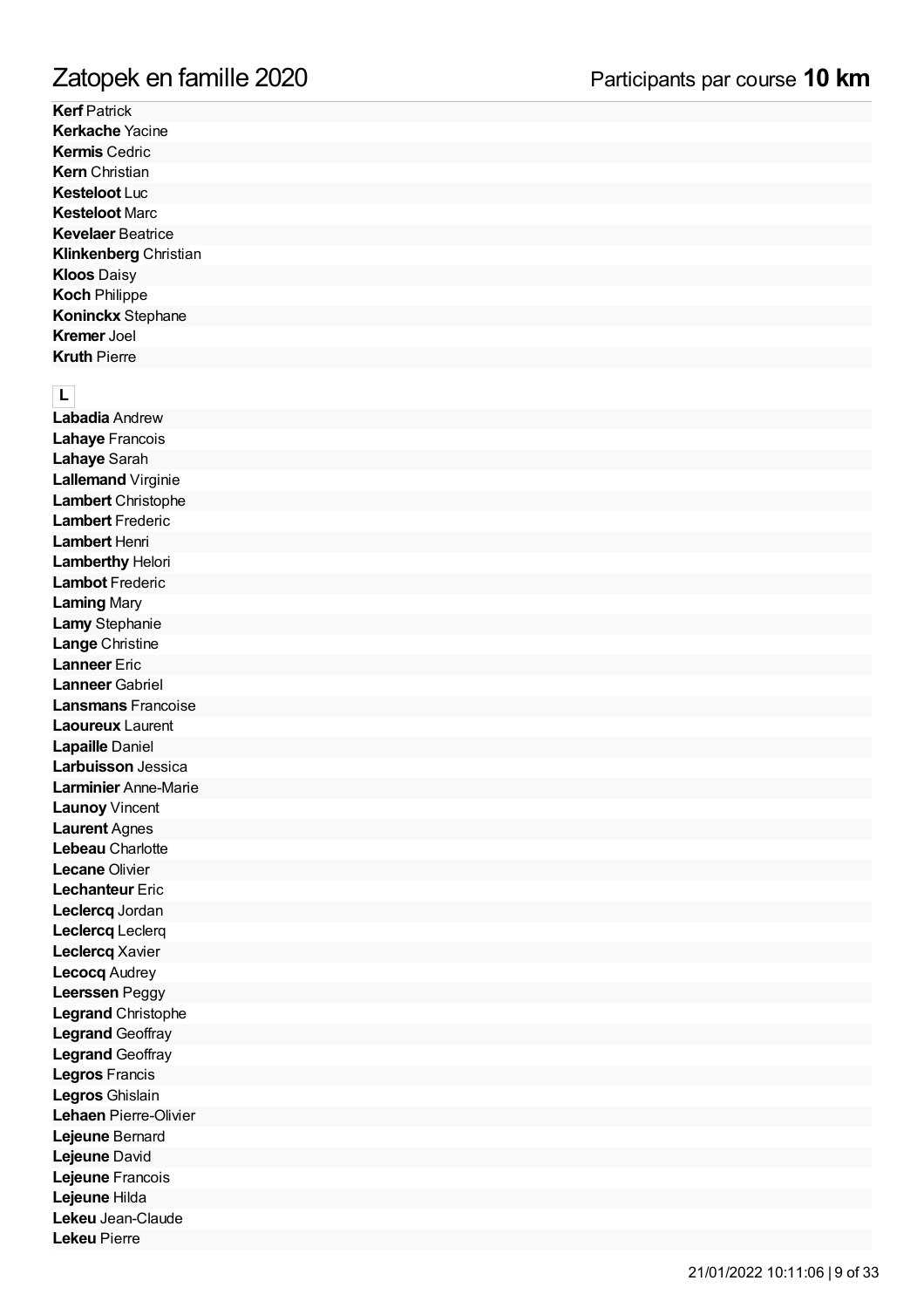**Leloup** Dominique Lemaire Guillaume Lemaitre Jean-Pierre **Lemoine** Camille **Lemoine** Michel **Lemperenr** Polia Lempereur Christel **Lempereur** Vincent **Lennartz** Cedric **Leonaed** Geoffrey **Leonard** Bertrand **Lepiece** Denis **Leusch** Myrtille **Levaux** Mireille **Lhermitte** Michel **Liegeois** Manon **Liegeois** Sylvain **Lieutenant** Jerome **Lince** Guy **Liradelfo** Rosa **Locht** Michel **Locht** Philippe **Lodomez** Olivier **Loesenborgh** Charle s Lognard Stephanie **Lohay** Frederic **Longton Pierre Lonneux** Damien **Lonneux** Daniel **Lonneux** Marcel **Lonneux** Simon **Loozen** Frederic **Louviaux** Cindy **Louvigny** Valerie **Lucassen** Eric

**M**<br>**Maes** Marc **Mager** Gregory **Manssen** Maurice **Maquinay** Felicien **Marchal** Amaury **Mardaga** Julie Marechal Bernadette **Martin** Gilles **Masson Arnaud Masson Pascale Matagne Sandra Materne Pierre Mauhin** Benoit Maurage Raphaelle Mauro Calogero **Mawet** Nathalie **Mazzulli** Marc **Mennicken Roger Mercenier** Jean Luc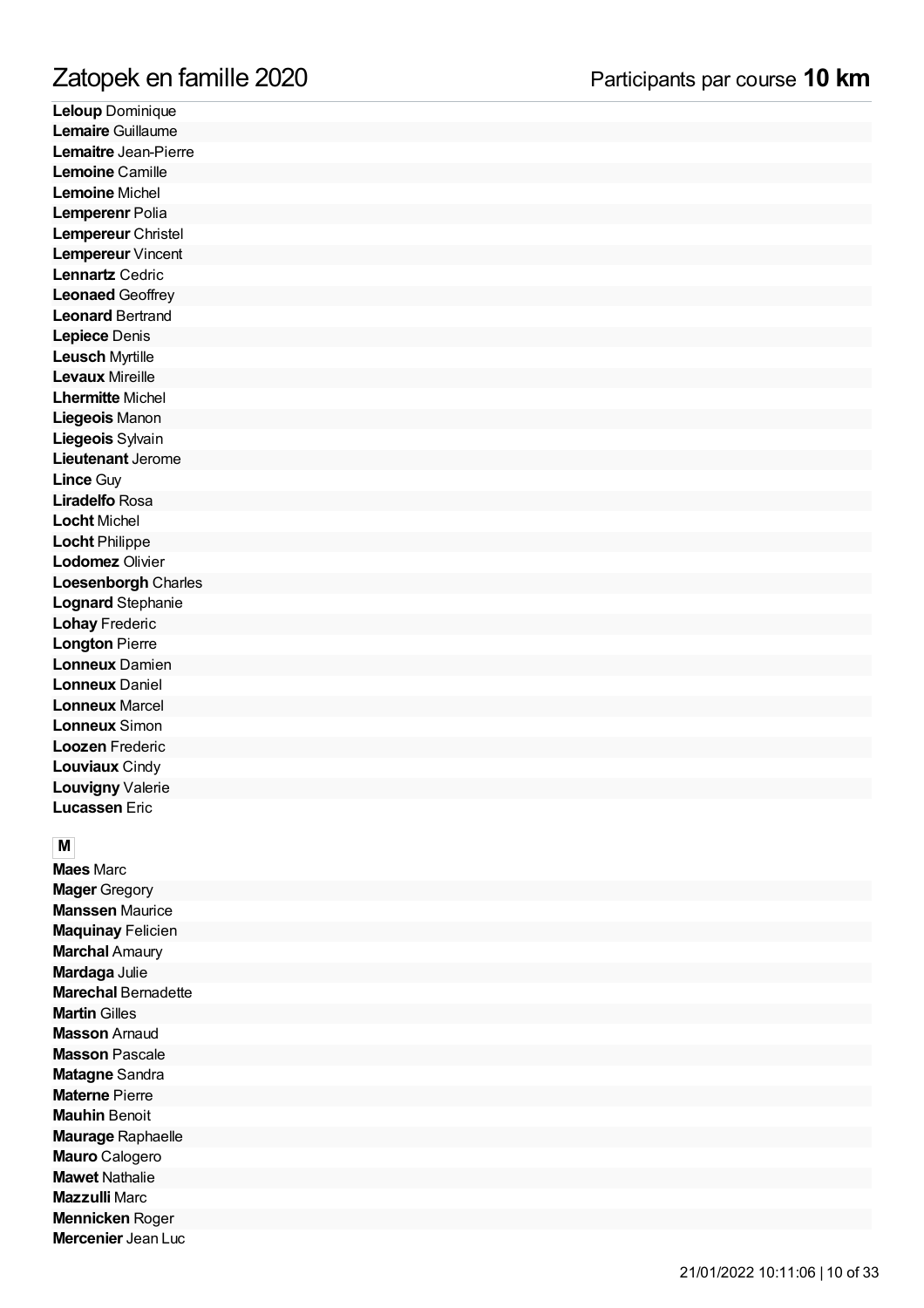**Mertens** Caroline **Mertes** Isabelle **Mestrez** Eric **Meys Claude Michat** Jacky **Michel** Luc **Mignon** Anthony **Mignon** Jerome **Moch** Christian **Monfort** Quentin **M o ra y** J ulie **Moray** Julien **Moreau** Sabrina **Moriaux** Jean Marie **Mossadeq Rayan Mossay Alysson Mottard** Sophie **Moureau** Adrien **M o y s e** E vely n e **Muliero** Enrico **Mullens** Laurent **Muller** Francoise **Munaut** Carine **Munaut** Carine **Muylkens** Amaury **Muylkens** Armelle **Muylkens** Loic **Muylkens** Vincent **Muyters** Christian **Muyters** Serge **M u y t e rs** V ale rie

**N**<br>**Nadenoen** Olivier **N a h o n** S ylvie **Navaux** Alexandra **N a wy n** B e nj a min **Neyken** Vincent **Nicolaije** Nancy **Nicolas** Francis **Nidus** Thomas **Nizet** Pascal **Nizet** Veronique **N o el** S e rg e **Noirfalise** Cecile **Noirhomme** Pierre **Nols** Francoise **Nulens** Cedric **Nyssen Pierre** 

**O**<br>**Olefs** Alpha **Olivier** Laurent **Orban** Sarah **Outmanns** Virginie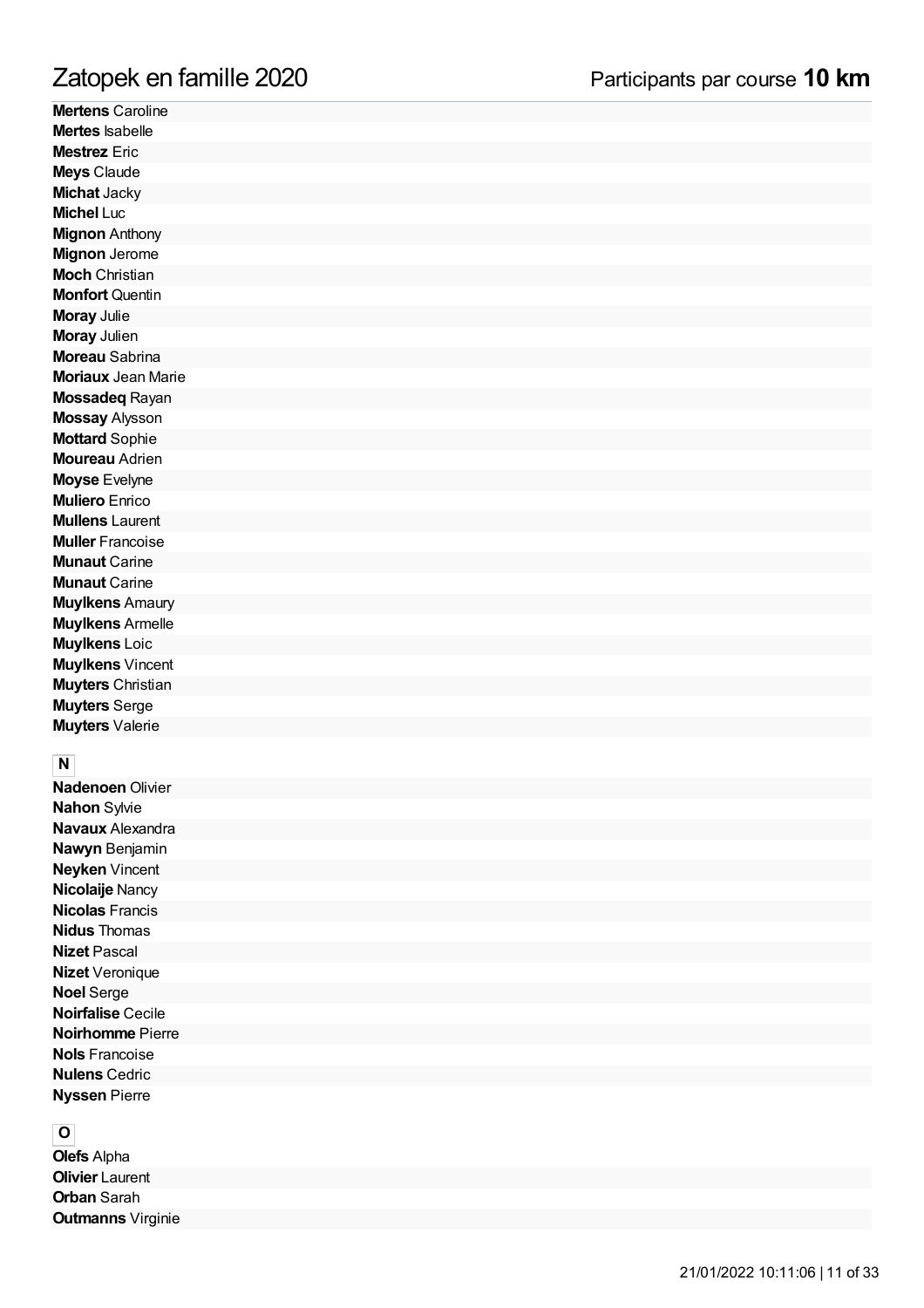### **P**

**Paggen** Raphael **Palmaers** Nicolas **Parotte** Andre **Parotte** Marie-France **Partoune** David **Parve** Olivier **Paulis** Michel **Pereaux** Kevin **Pesser** Alain **Pesser** Aline **Pesser** Christian **Pesser** Rene **Peterkenne** Gaetan **Peters** Joelle **Peters** Tobias **Petit-Jean** Christine **Petruzzelli** Julien **Philippe** Audrey **Philippe** Laura **Piancatelli** Paolo **Piasecka** Violetta **Piedboeuf** Armand **Pierret** Jean-François **Pierron** Catherine **Pierrot** Roufosse **Pimard** Pierre **Pipeleers** Kris **Pirard** Olivier **Pirard** Pierre **Pirello** Aurelia **Pirenne** Antoine **Pirlot** Bernard **Pirnay** Maritie **Piroson** Christian **Pirson** Pascal **Piscart** Francoise **Pitchot** Claude **Ploumen** Olivier **Polis** Lucienne **Pollet** Vincent **Pons** Anne **Preumont** Michel **Ptak** Benoit

### **R**

**Rabezara** Sidonie Clara **Radermecker** Isabelle **Radermecker** Marie-Anne **Railly** Christelle **Ramaekers** Ine **Ramelot** Regis **Ramjoie** Joelle **Rassart** Marc **Regnier** Didier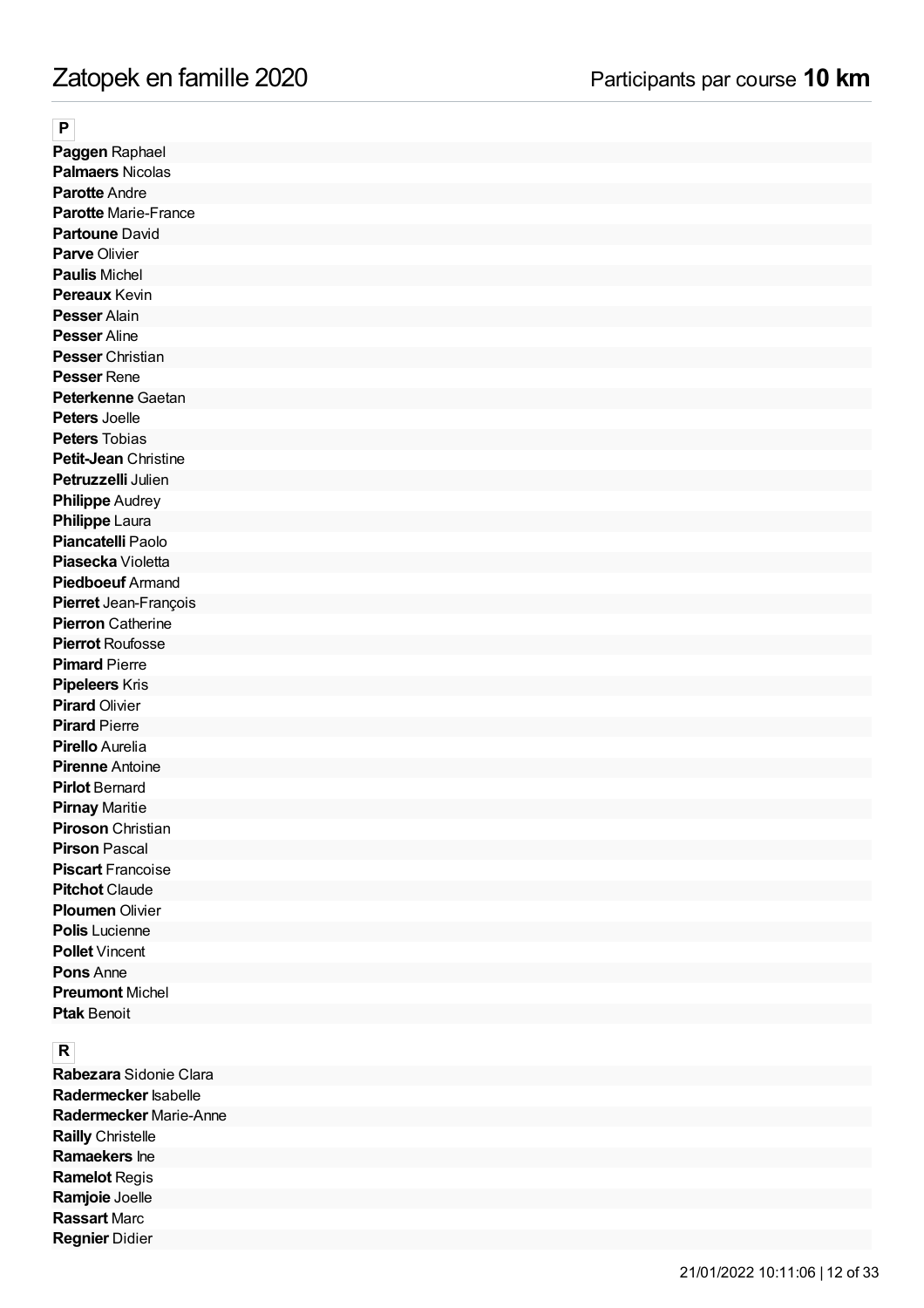**Reinders** Thierry **Rekko** Jonathan **Remacle** Nadine **Remacle** Romain **Renard** Jean-Xavier **Renard** Maurine **Renard** Thierry **Renier** Philippe **Renson** Jean-Yves **Rensonnet** Jean-Luc **Rensonnet** Jean-Luc **Reppen Nicolas R e y n e rs** Alain **Rig a** P hilip p e **Riga** Rene **Rinaldi** Vincent **Ritrovato** Sylvain **Roelandt Philippe** Roemers Stephanie **Rogister** Francis **Rompen Thibaut Rondoz** Bertrand **Ronkart** Leon **Roomans** Christian **Roox** Mark **R o s siu s** E d win **R o u fo s s e** B a sile **Roufosse** Benoit **Roufosse** Ugo **Rycerski** Celine **Ryckebusch** Cyrille

**Sacre** Evelyne Sangiovanni Sangiovanni **Santermans** Jeroen **Scalco** Laureen **Scalco** Rudy **Schillinus** Pascal **Schleck** Christophe **Schmetz** Louis **Schmidt** Eric **Schmitz** Maxime **Schnakers** Jean-Yves **Schneider** Philippe **Schoenmakers** Benoit **Scholtissen** Bertrand **Scholzen** Joannie **Schonbrodt** Alain **Schoonbroodt** Benoit **Schoonbroodt** Clara **Schoonbroodt** Dominique **Schoonbroodt** Maric **Schoonbroodt** Tom **Schweyen** Maeva **Scomparin-Russi** Gauthie r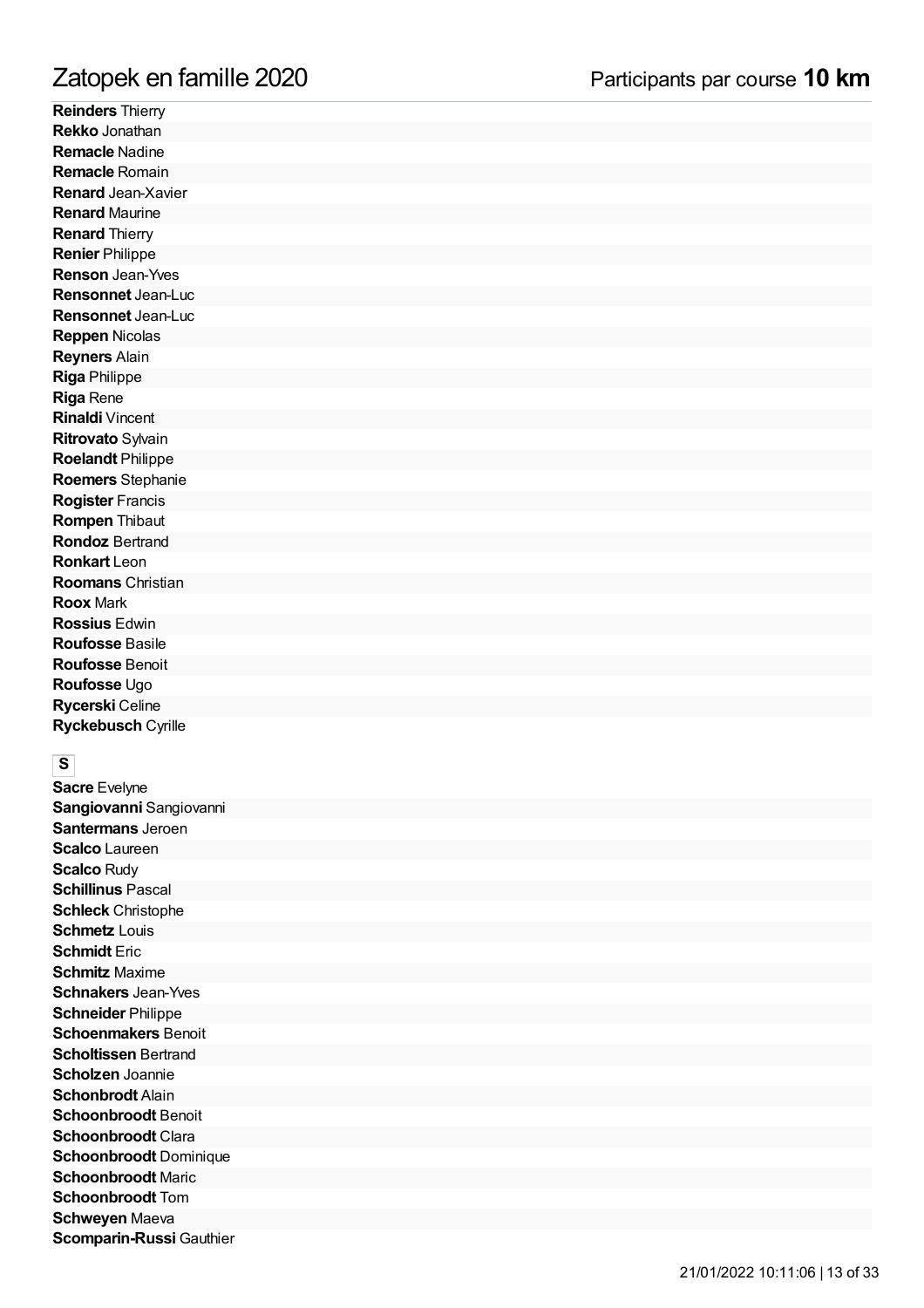# mille 2 0 2 0

**Serexhe** Sabinek Servais Nathalie **Sicim** Mustafa **Siebenbour** Michel **Simar** Thomas **Simioli** Jean-Philipp e Simon Cécile **Sim o nis** Alain **Simonis** Joelle **Simonis** Suzanne **Siob** Mathieu **Siquet** Pascale **Slupik** Quentin **Sluysmans** Martin **Smets** Florent **Sohier** Catherine **Sohier** Julie **Sokhna** Baye **S olh eid** Ulric **Somja** Jean Philippe **Somja** Victor **Sontag Thierry Sontag Thierry Sotiau** Anais **Spailier** Fabien **Spailier** Ulric **Spronck** Geoffrey **Spronck** Guy **Spronck** Herve **Spronck** Jonathan **Squelin** Michele **Stancher** Bruno **Stancher** Fabien Stassen Cedric **Stiennon** Dominique **Stitzinger Patrick Stoffels** Nicolas **Stokis** Lionel **Straet** Paolo **Symoenss** Lee Zatopek en fan<br>Serexhe Sabinek<br>Servais Nathalie<br>Sicim Mustafa<br>Sicim Mustafa<br>Simon Cécile<br>Simon Cécile<br>Simonis Jean-Philippe<br>Simonis Jean-Philippe<br>Simonis Suzanne<br>Siob Mathieu<br>Siquet Pascale<br>Siquet Pascale<br>Siquet Pascale<br>Si

**Tasquin** Yannick **T elle r** Alicia **Teller** Renaud **T e m p els** Alain **Terf** Marine **Terf** Michel **Terwagne** Quentin **T e t e E n L'air** ? **T hiele n** Alain **T hirifa y s** D elp hin e **Thiry** Christophe **Thissen** Jordan **Thoen** Jean Michel **Thonnard Severine**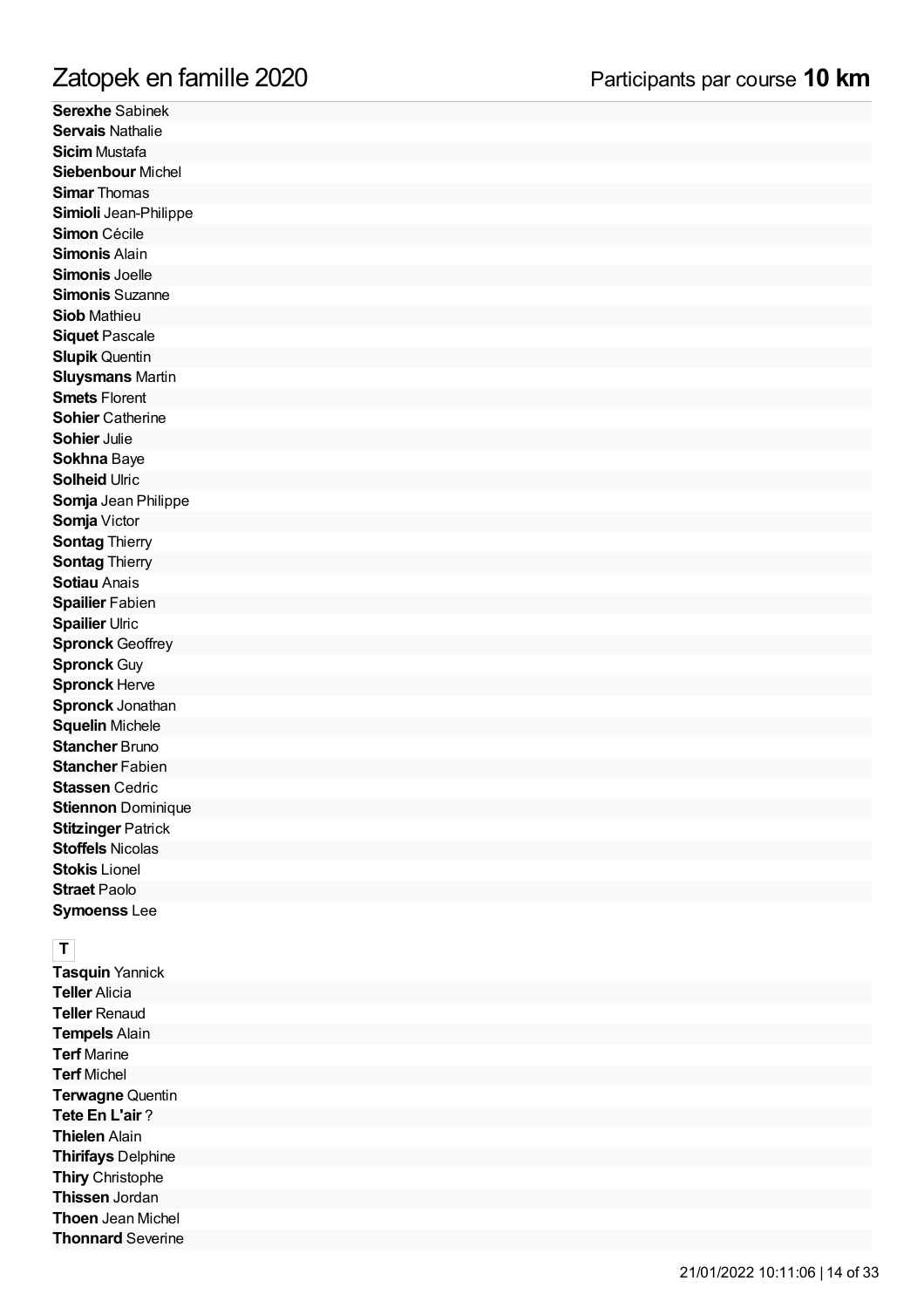**Thyssen Ronny Tignee** Vincent **Timmerman David Timmers** Laurent **Tonnelier** Audrey **Tonon** Julien **T o rfs** N a t h alie **Trevisson Dominique Troisfontaines** Delphine **Tromme** Dorian **Tuzzolino** Fabian

**U**<br>**Ulrich** Frederickx **Ulrici** Jacky **Uwera** Dinah

**V**<br>**Van Bracken** Michel **Van De Wall** Wim **Van Gans** Alex **Van Laar** Michel **Van Langeveld Roger Vanaschen** Cedric **Vandeberg Paul Vandegaar** Tony Vandenbergh Christel **Vandenborre** Julien **Vandenborre** Laurenc e **Vanderheyden** Sabine **Vandernelen** Jean-Marc **Vandevenne** Christian **Vanhaeren Guy Vanhulst** Benoit **Vanicek** Holger **Vanwerst** Lucas **Varga** Michael **Vawbrabawt** Raphael **Verbiest** Alain **Vercammen** Michel **Veriter** Elisabeth **Vermeulen** Christophe r **Vermeulen** Francois **Vervier** Arnaud **Vervier** Martine **Vieillevoye** Laetitia **Vilz** Robert **Vincent** Dominique **Vitello** Christophe **V o g ts** J ulia **Voss** Jean-Louis **Vromen** Pierre-Yves

**W**<br>Wales Nicolas **Wallemacq Hugues**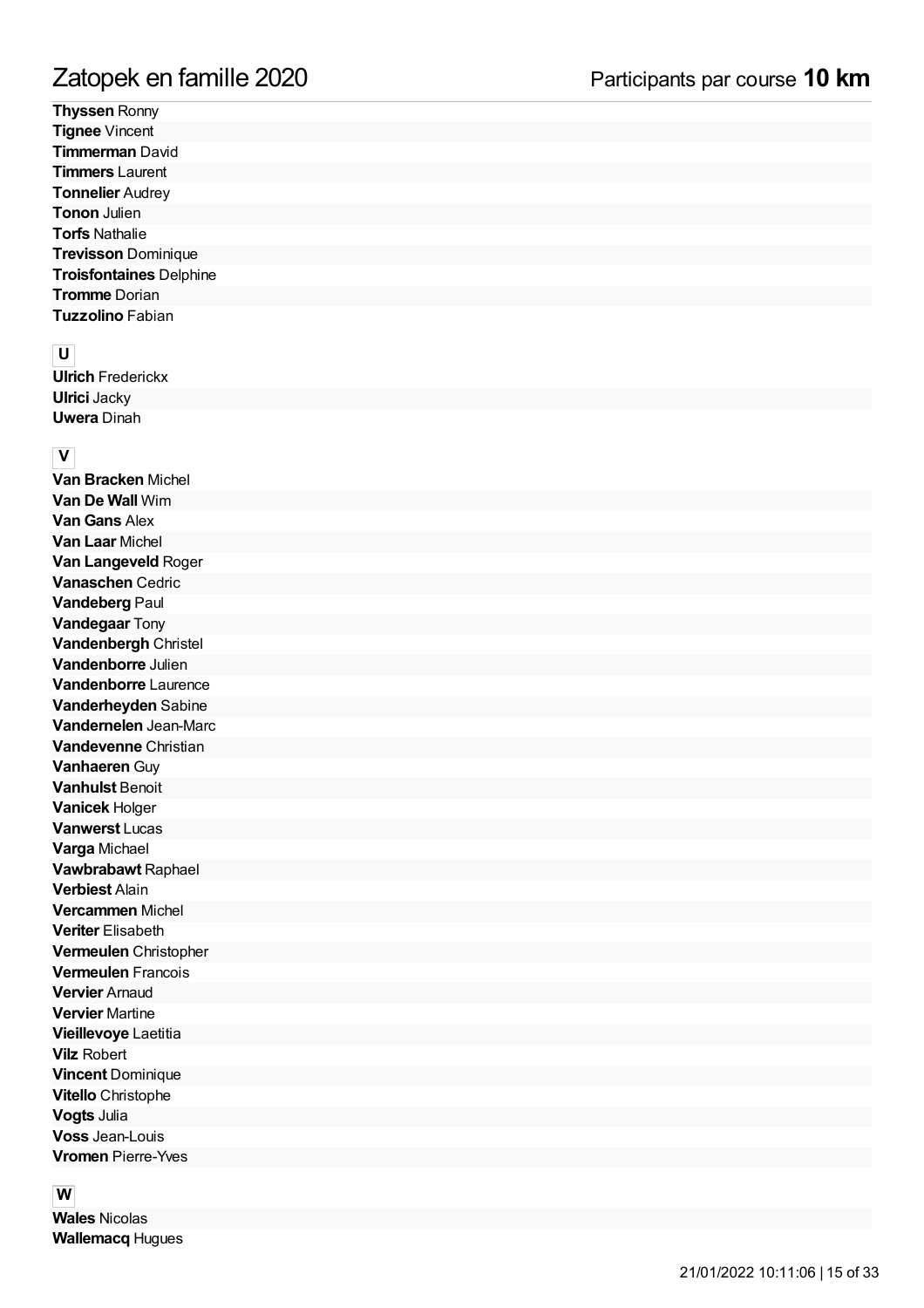**Walraff** Wally **Warnier** Nicole **Wathelet** Stephanie **Wattiez** Caroline **Weber** Gilberte **Weickmann Af** Anne-France **Weickmans** Roger **Welter** Audrey **Welter** Caroline **Wery** Michel **Weusten** Cedric **Wiertz** Xavier **Wiliquet** Nathalie **Wilkin** Andre **Willems** Florence **Winandy** Guy **Wintgens** Luc **Wirtzfeld** Bruno **Woolf** Alan **Woyaffe** Caroline

### **X**

**Xhonneux** Oliver

**Z Zonderman** Laurence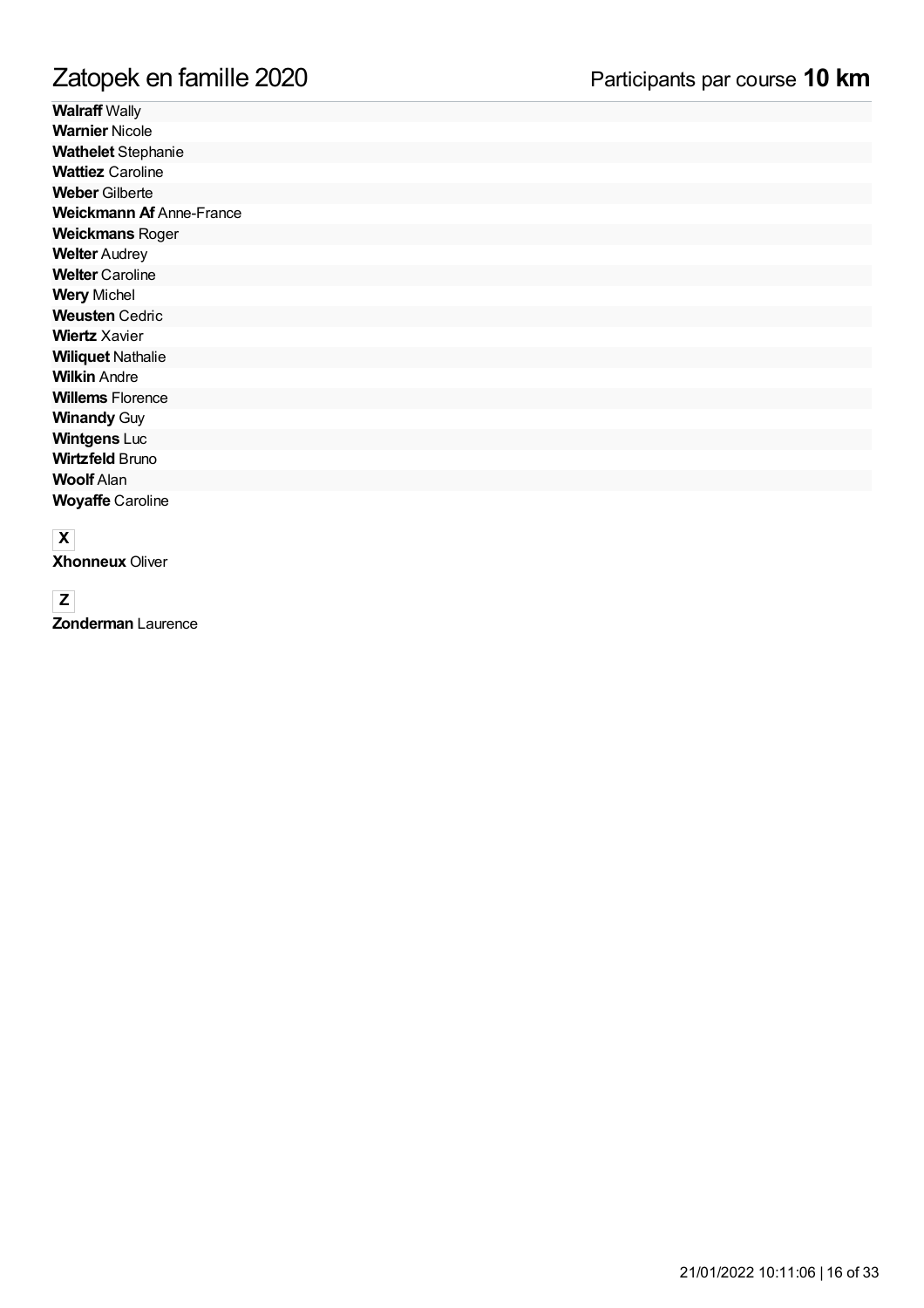# Zatopek en famille 2020 Participants par course **400 m**

### **A**

**Alleleyn** Matheo **Andrade** Louis **Ange** Adrien

## **B**

**Bachy** Giulia **Beckers** Gilles **Bonnissuto** Léa **Botte** Julie **Brouwers** Esmée

## **C**

**Cavrenne** Apolline **Chevalier** Louna

## **D**

| De Rammelaere Lara        |
|---------------------------|
| <b>De Rammelaere</b> Theo |
| <b>Dewandra</b> Romane    |
| <b>Dewandre Florent</b>   |
| <b>Dormont</b> Cloé       |
| <b>Drost</b> Ambre        |
| <b>Drost</b> Jade         |
| <b>Druart</b> Idriss      |
| Duchateau Rany            |

## **F**

**Frederikx** Louis

### **G**

**Getry** Cassandra **Gierkens** Clément **Grossens** Alexandre

## **H**

**Hans** Adrien **Hayen** Manon **Horenbach** Nina

## **L**

**Lambert** Rémi

### **M**

**Mignon** Maxence **Mirco** Maëly

### **N**

**Nicolaï** Marie

## **P**

**Paquet** Alexandre **Peetersille** Noah **Pierret** Alix **Pircak** Aleksandra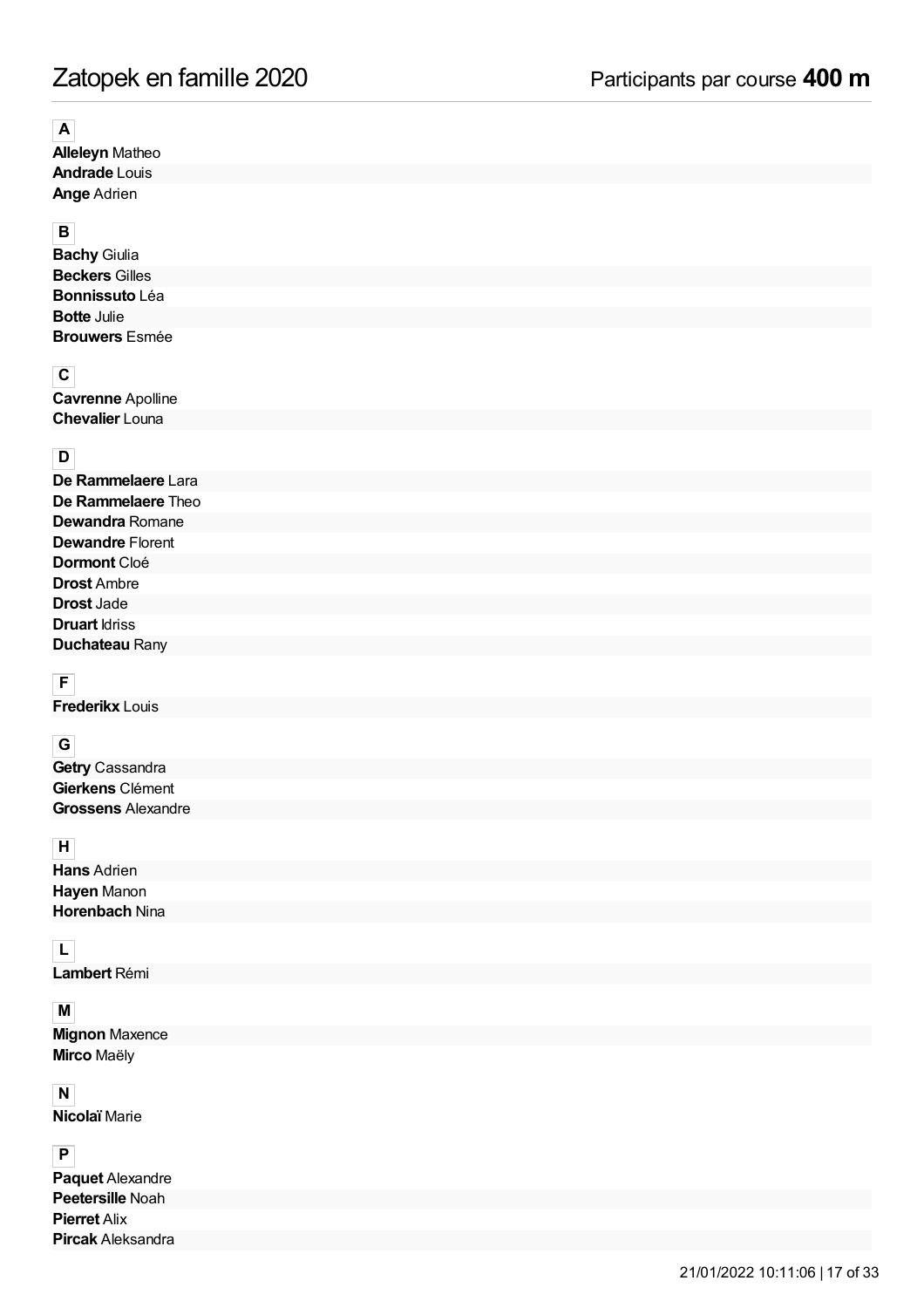## **S**

**Shiuee** Aude **Smets** Jonas

### **V**

**Verweij** Lily-Rose

# **W**

**Wagelmans** Marius **Wautriche** Joshua

# **Z**

**Zeevaert** Jade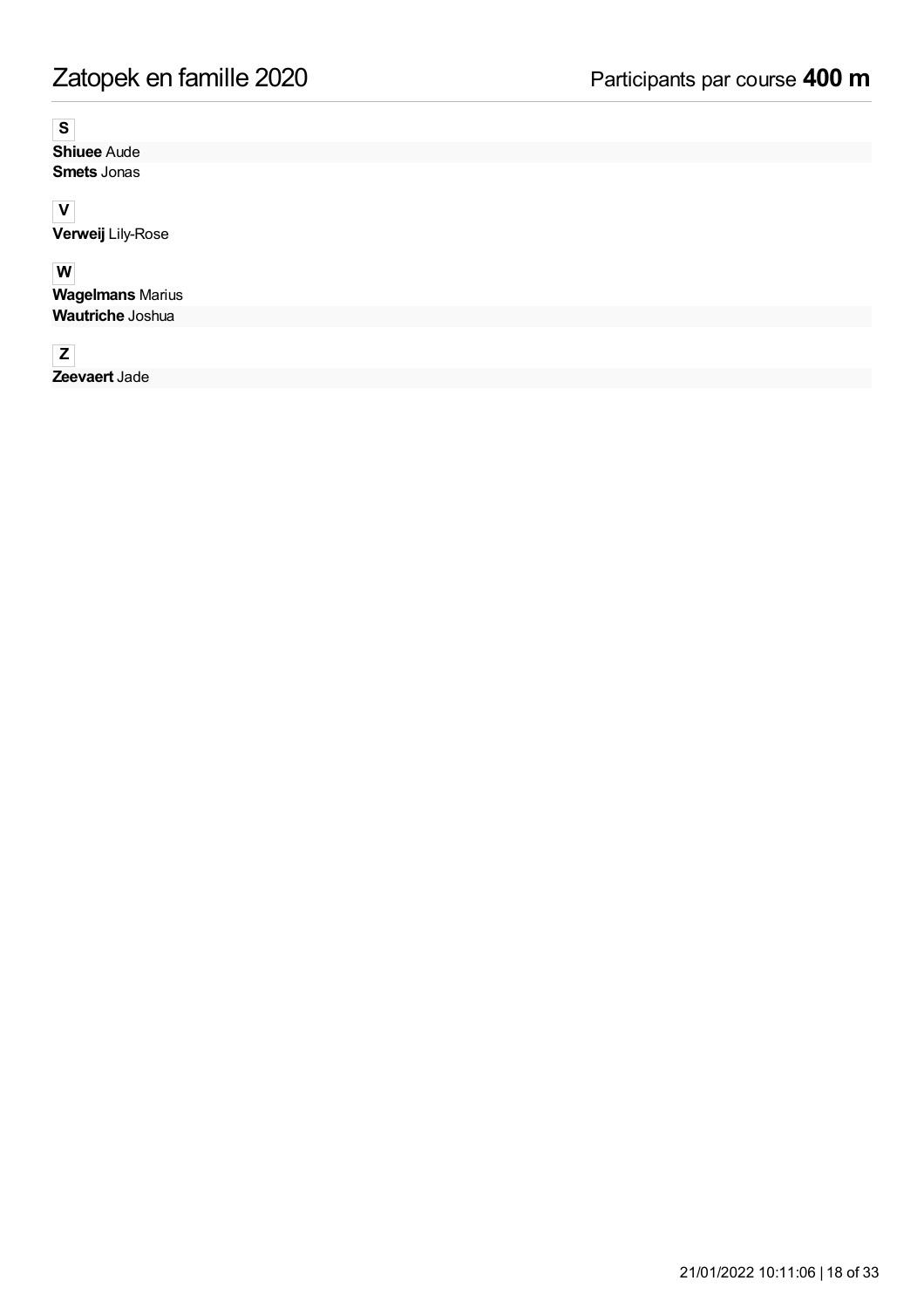# Zatopek en famille 2020 Participants par course **6 km**

## **A**

**Albert** Benoit **Andrade** Agnelo **Andrade** Edith **Antoine** Ingrid

### **B**

**Bachy** Jean **Bachy** Xavier **Backaert** Alan **Baltus** Daniel **Baumans** Johan **Beaujean** Charlotte **Bergsma** Benno **Bika** Silvie **Blavier** Blavier **Boeckmans** Alice **Bonsignore** Alexandre **Bonvissuto** Vincenzo **Bourdouxhe** Romane **Bovy** Keira **Bragard** Gaelle **Bruwier** Clara **Bruwier** Emma **Bruwier** Lucie **Budin** Lola **Buttino** Gaetan **Buttino** Noah

## **C**

**Carrier** Christophe **Carrier** Hugues **Carrier** Jérémy **Carrier** Mathice **Cenne** Rachel **Cetinkaya** Ines **Chaineux** Stephanie **Charlier** Valerie **Chefneux** Mandy **Chevalier** Luc **Cicirello** Sabrina **Conka** Alexandre **Cop** Aurelie **Cortis** Camille **Cremer** Pascal **Cuipers** Eline **Cuipers** Eline

## **D**

**D'Anna** Giovanna Vanessa **D'agostino** Mauro **D'amico** Raphaëlla **Decocq** Benoit **Defourny** Beatrice **Dejardin** Zoé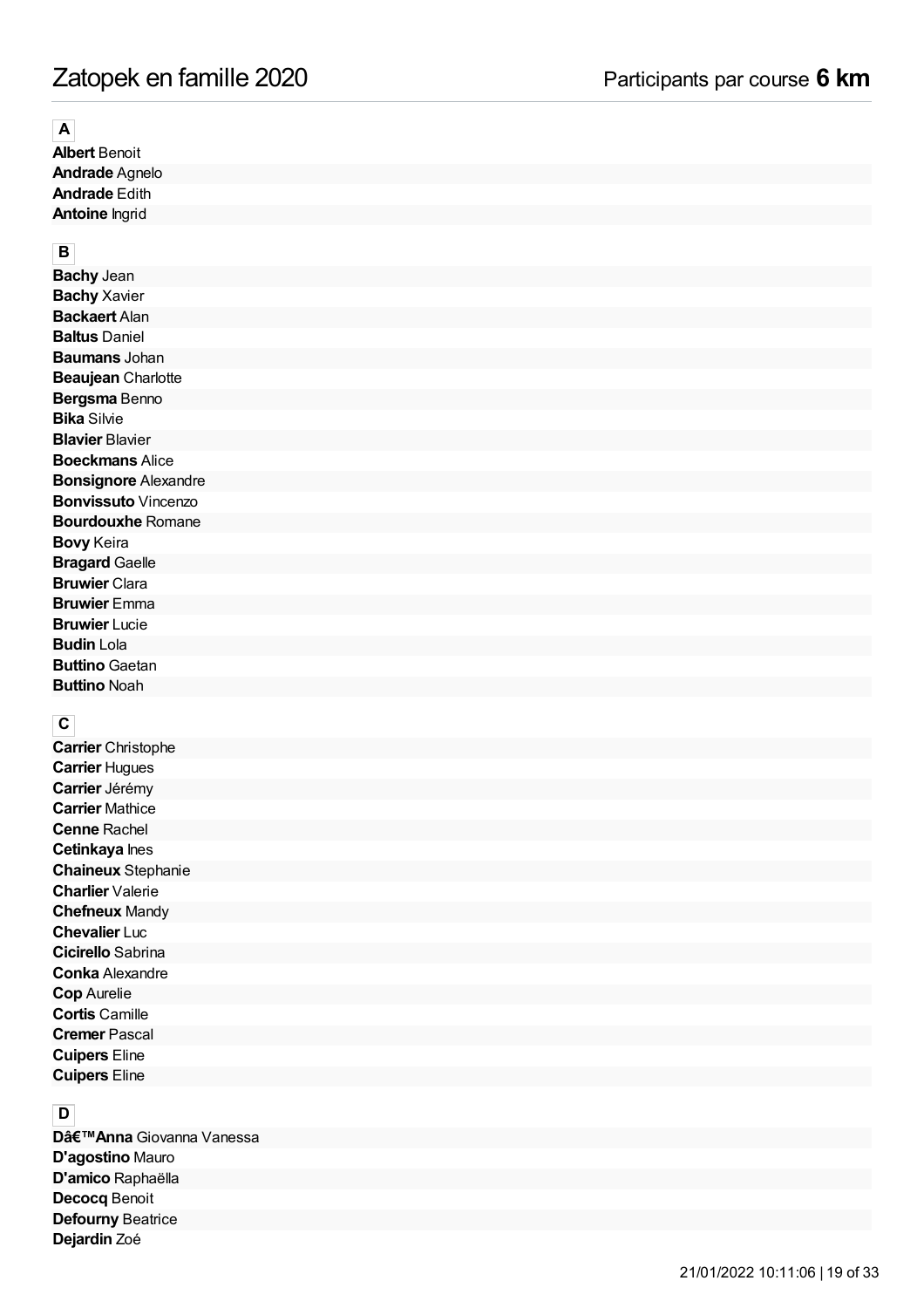**Delcour** Philippe **Demonceau** Flo **Demoulin** Fabrice **Depawes** Samuel **Dessouroux** France **Dobbelstein** Gaël **Dobbelstein** William **Dobbelstein** Xavier **Dozin** David **Dozin** Line **Drouguet** Cindy **Duchesne** Gabriel **Duchesne** Jean-Francois **Dupuis** Jean Marc **Dutrieux** Stephanie

### **E**

**Ernes** Christelle **Estebez** Estebez

# **F**

**Fanielle** Thomas **Fmrert** Corinne **Fortemps** Julie **Fracassi** Bruno **Fracassi** Olivia **Franck** Louis **Franssen** Lydie **Franssen** Mathias **Franssen** Pascale **Frisschen** Inès

## **G**

**Gabriel** Marine **Gemis-Thomas** Coralie **Gerard** Clement **Giot** Annabel **Goffin** Lucy **Gomboso** Justine **Graillet** François **Graillet** Raphaelle **Gyen** Cassandre

## **H**

**Habets** Aurelie **Hahlouch** Nour **Hajjar** Georges **Haufroid** Maxime **Haufroid** Thomas **Haufroid** Yves **Henry** Elisa **Herzet** Sylvie **Hugon** Jennifer

### **I Immerix** Jean Pierre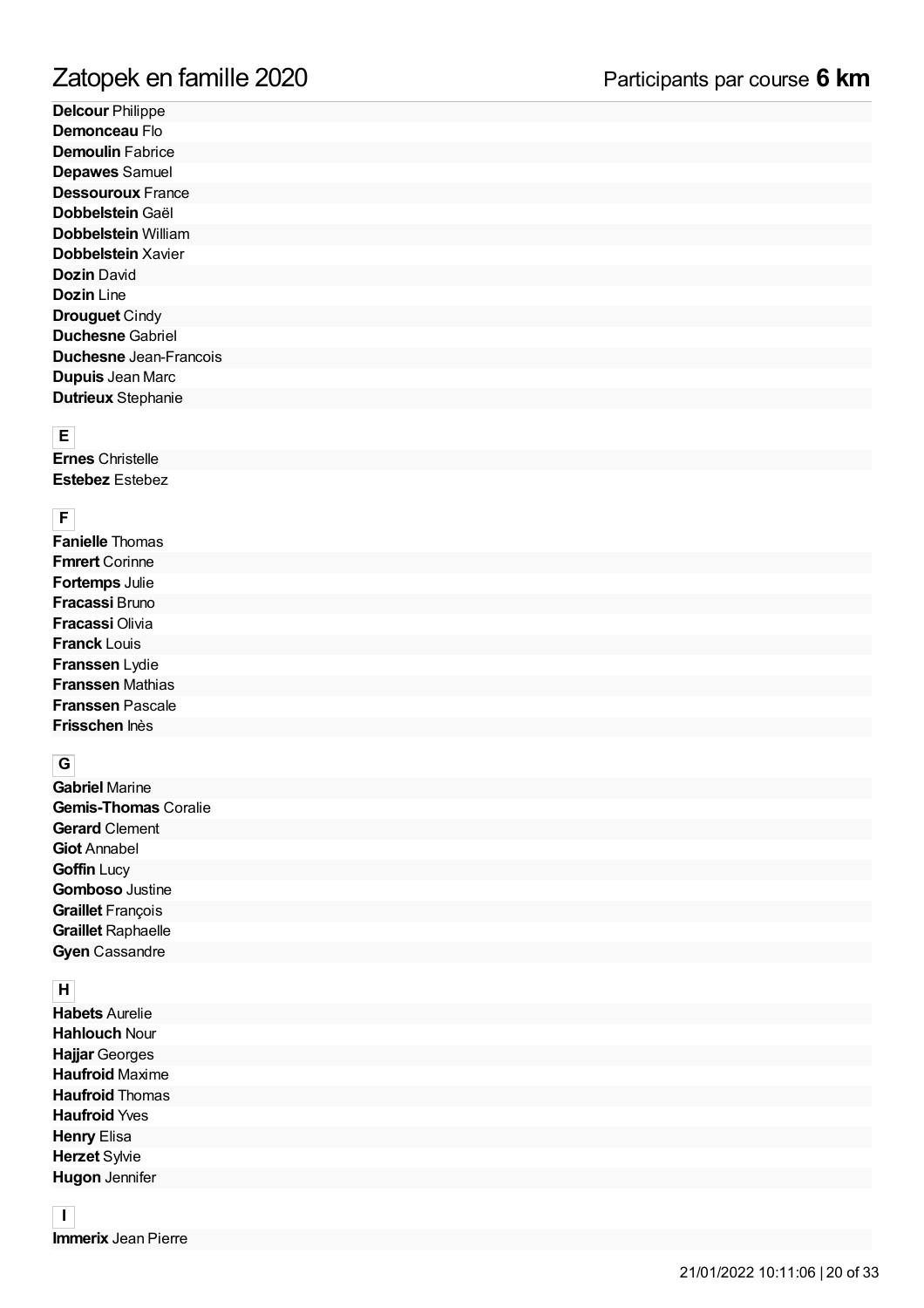### **J**

**Jaminon** Christian **Janssens** Sylvie **Jean** Theo **Jolly** Blanche

## **K**

**Kedzierski** Guillaume **Keyser** Alycia **Kiwet** Virginie

# **L**

**Lamotte** Mathis **Lamotte** Mathis **Laszczak** Anna **Leclercq** Pierre **Leemans** Filip **Legros** Evy **Lieutenant** Cedric **Lieutenant** Lukas **Locht** Alexis **Louwet** Margaux

## **M**

**Maenhout** Aline **Maes** Sofie **Martinussen** Caroline **Marx** Heloise **Marx** William **Masset** Claude **Monami** Elena **Morovich** Nicolas **Mortier** David **Mortier** Lou-Anne **Muolo** Nathalie

## **N**

**Naa** Christophe **Naa** Salome **Nandrin** Veronique **Neto Lourenco** Jessica **Neufort** Sharon **Neuprez** Rachel **Nicoll** Stéphane **Nocera** Xavier **Nocern** Manuel

## **P**

**Paggen** Marie-Anne **Palau** Bastien **Palau** Raphaël **Pierard** Arnaud **Pieret** Gilles **Pipeleers** Brent **Pironnet** Sandrine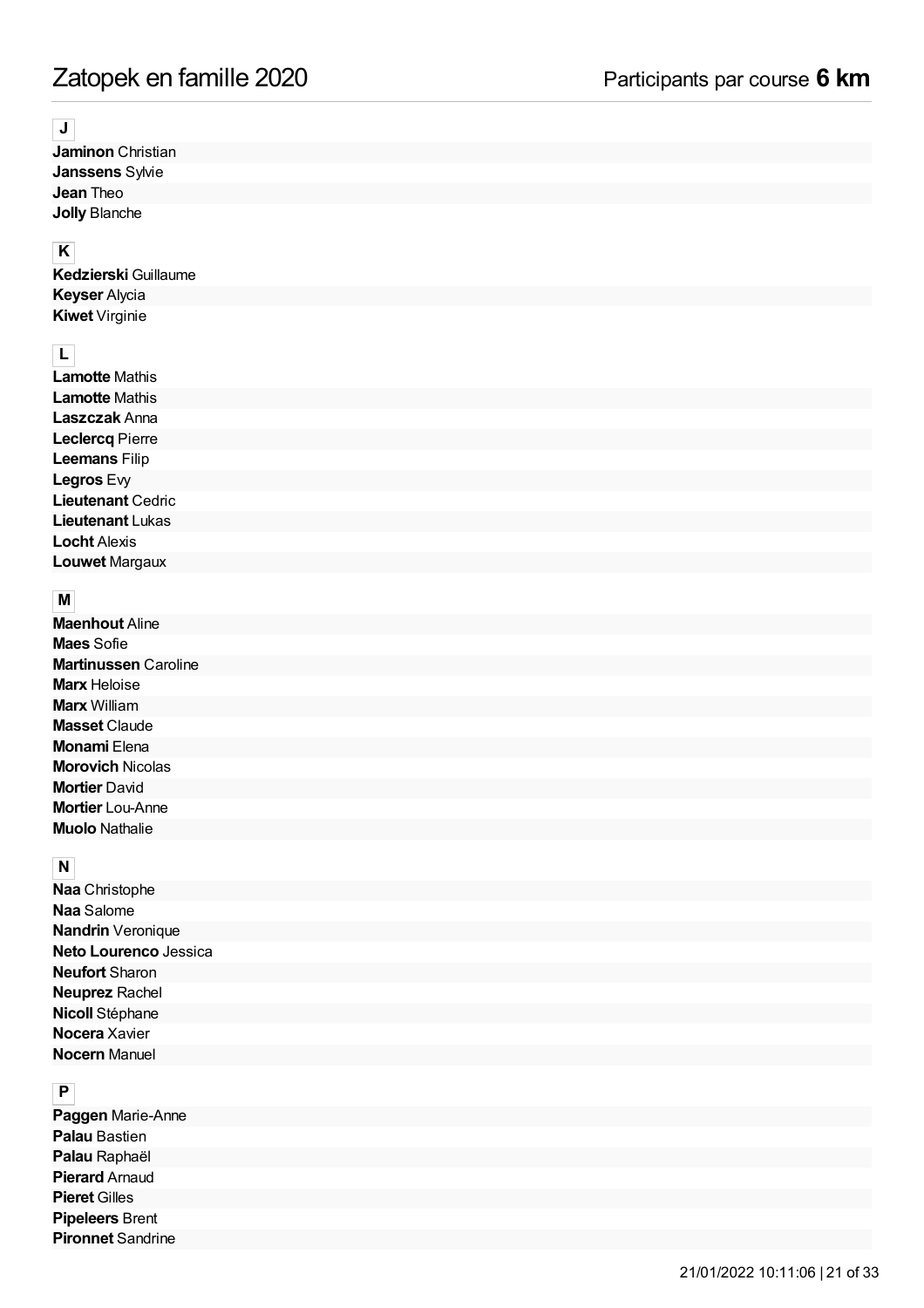### **Poncin** Poncin

### **R**

**Raets** Camille **Rasquinet** Claudine **Renson** Camille **Reul** Arthur **Reul** Louise **Rixhon** Manon **Roelandt** Carine **Ruth** Adelin

## **S**

**Sauvage** Loïc **Scalco** Loic **Scheers** Christel **Scohier** Charlotte **Scohier** Simon **Simon** Louise **Simon** Victor **Smeets** Romane **Smeets** Romane **Smets** Alexandre **Smets** Aurelien **Smets** Mattis **Steinweg** Didier **Steinweg** Emma **Steinweg** Julie **Steinweg** Noa

## **T**

**Tassounte** Ihssan **Tassounte** Youssef **Tchidjo** Oscar **Teney** Laurence **Terron** Bartho **Tete En L'air** ? **Theunens** Lucas **Thiebaut** Wilfried **Thiry** Charly **Thomas** Antoine **Trinon** Aubry **Trinon** Sebastien **Tuzzolino** Maeva

## **V**

**Van Der Ham**Aloïs **Van Der Ham Nils Van Der Kloor** Robin **Van Rysselberghe** Gaelle **Vandeneede** Melissa **Vanderputte** Eddy **Vandeven** Charlotte **Vandeven** Félix **Vanherpen** Tristan **Vanoorschot** Lola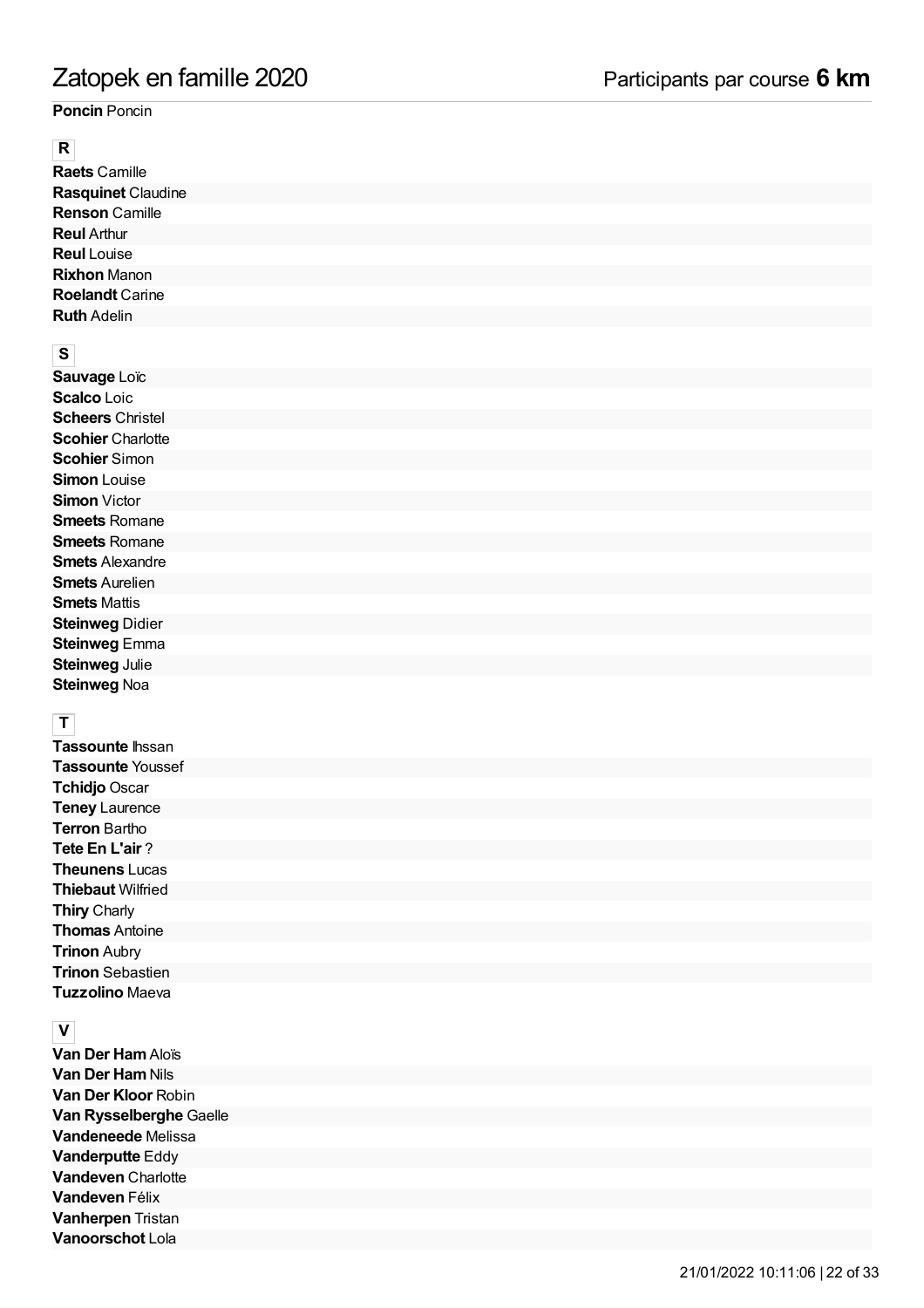**Vanvinckenroye** Bernard **Vermeersch** Laetitia **Vermeulen** Julie **Vrijens** Jerome

### **W**

**Wagelmans** Félix **Wagelmans** Nina **Walraff** Alexia **Willems** Pierre **Willems** William **Witsel** Jonathan **Wyart** Ryan

## **X**

**Xhonneux** Raphaelle

**Z**

**Zambuto** Thomas **Zingaro** Tessa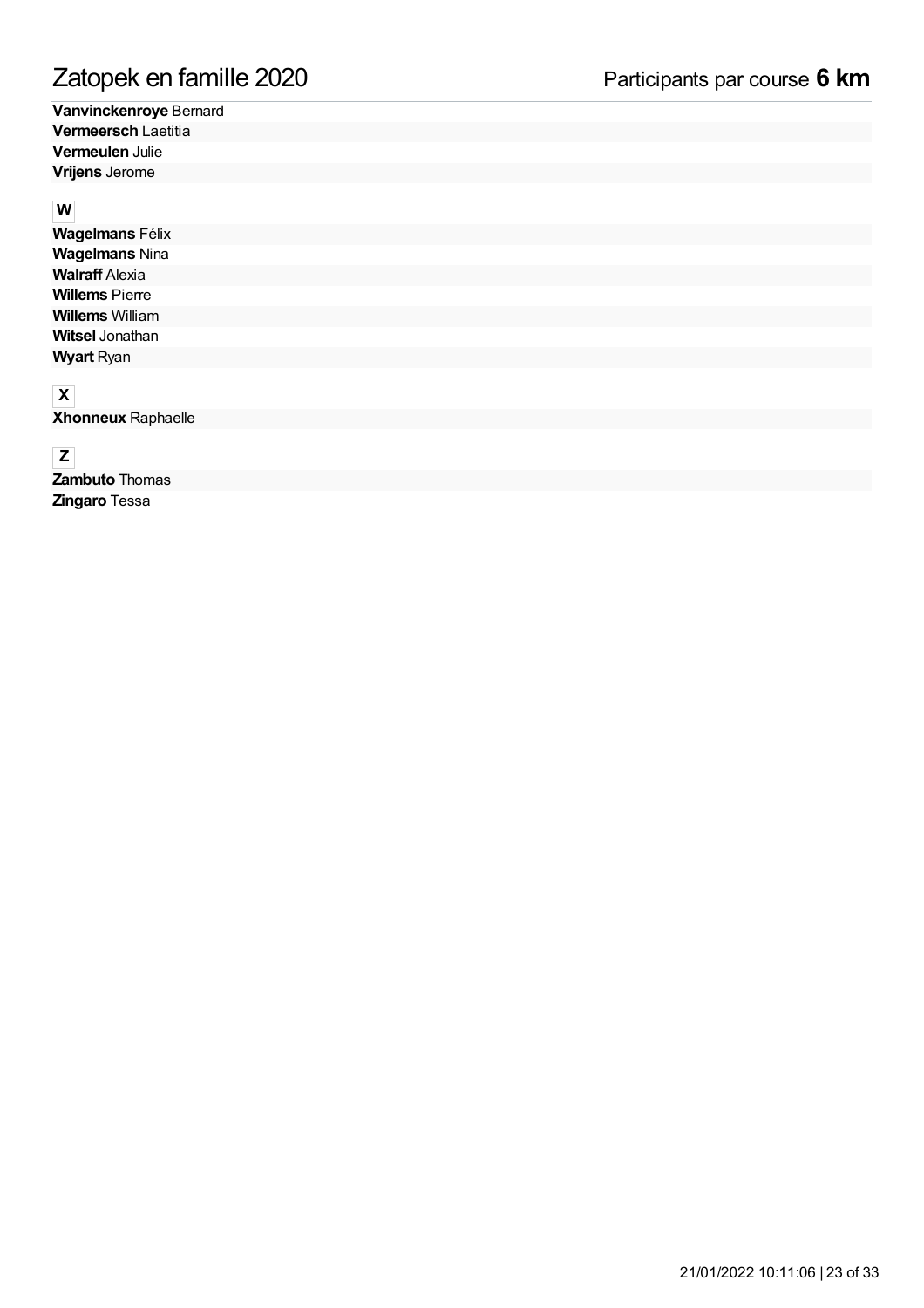# **A**

**Alleleyn** Gilles

# **B**

**Basarte Y**Esteban **Bertrand-Malemprez** Mathieu **Botte** Thomas **Brouwers** Jules **Buttino** Sam

## **C**

| ◡                     |  |
|-----------------------|--|
| <b>Chevalier Noah</b> |  |
| <b>Collin Adrien</b>  |  |
| <b>Collin Basile</b>  |  |
| <b>Cop Louis</b>      |  |
| Cop Theo              |  |
| <b>Coralis Theo</b>   |  |
|                       |  |

## **D**

| <b>Detongres Cloe</b> |  |
|-----------------------|--|
| Dormont Sébastien     |  |
| <b>Duchateau Romy</b> |  |
| Duchesne Raphaël      |  |
| <b>Dupont Alban</b>   |  |
|                       |  |

# **E**

**Erpicum** Manon

## **F**

**Fanielle** Lise **Fortemps** Nell

## **G**

**Galère** Camille **Galère** Lilou **Getry** Mannon

## **H**

**Hans** Simon **Haufroid** Pauline **Houbion** Jeanne

## **K**

**Klippert** Eléanore **Kosobucki** Anouk **Kosobucki** Elisa

| <b>Lamberg-Mullens Alix</b> |  |
|-----------------------------|--|
| Lambert Noé                 |  |
| Legrand Anaïs               |  |
| <b>Legrand Manon</b>        |  |
| <b>Legros</b> Lyo           |  |
| <b>L'hoest Maxime</b>       |  |
| L'homme Lily-Rose           |  |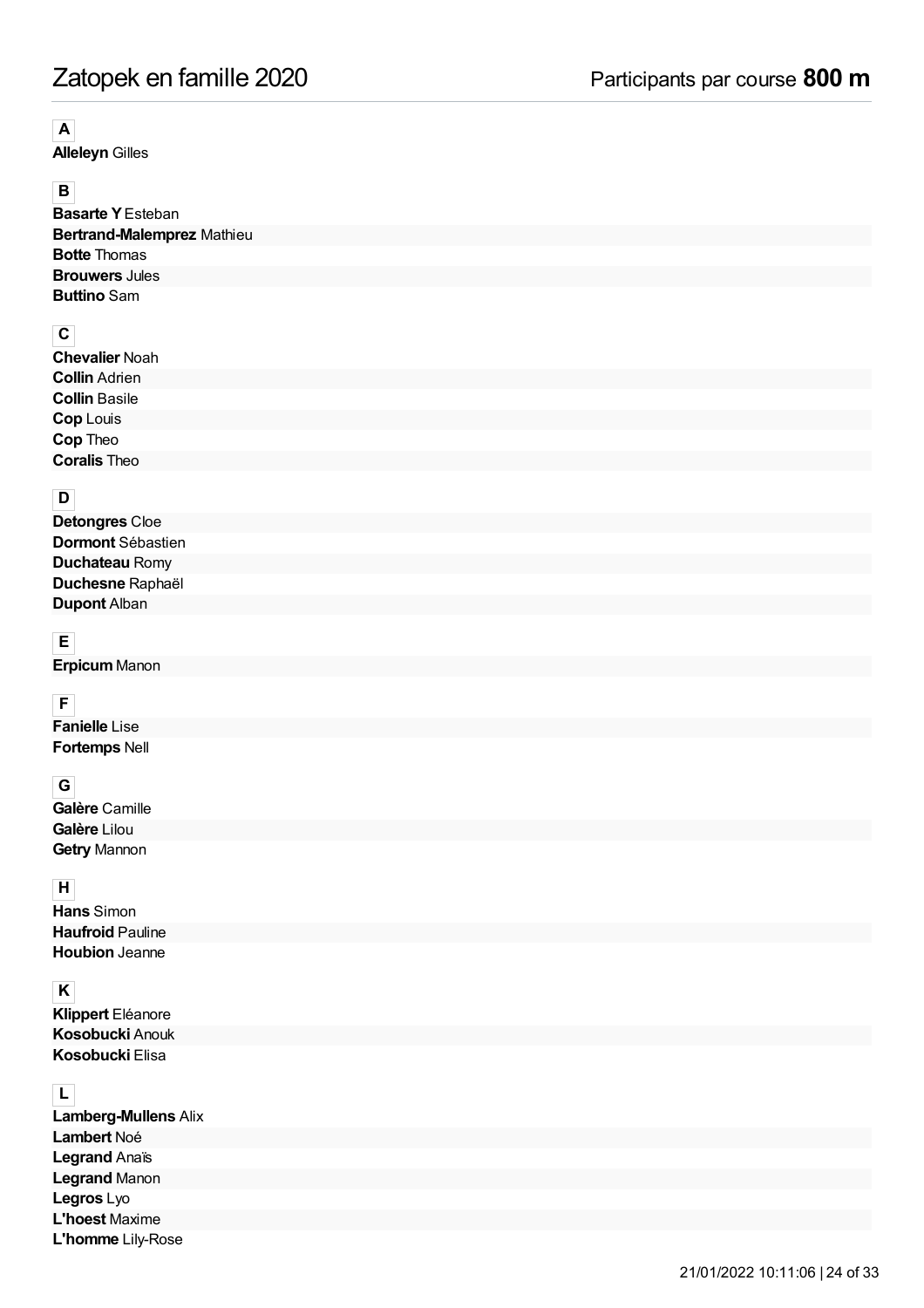### **M**

**Maes** Clara **Maes** Léa **Malchair** Oscar **Malchair** Téa **Marx** Aurelien **Marx** Celestine **Meertens** Sasha **Mignon** Eddy

## **N**

**Navarro** Maëly

# **P**

| Paque Victoria             |
|----------------------------|
| <b>Peetersille Gabriel</b> |
| <b>Pierrard Nella</b>      |
| <b>Pierret</b> Lucille     |
| <b>Prouveur Phylis</b>     |

# **Q**

| <b>Quaranta</b> Iliano |  |
|------------------------|--|
| <b>Quaranta</b> Issa   |  |
| <b>Quaranta</b> Issa   |  |

# **S**

| Sauvage Romane        |  |
|-----------------------|--|
| <b>Servais</b> Liam   |  |
| <b>Stassen Amelie</b> |  |
| <b>Stassen Eline</b>  |  |

# **T**

**Trinon** Teo

## **V**

**Verweij** Ethan

### **W**

**Wallemacq** Lily **Wallemaqc** Manon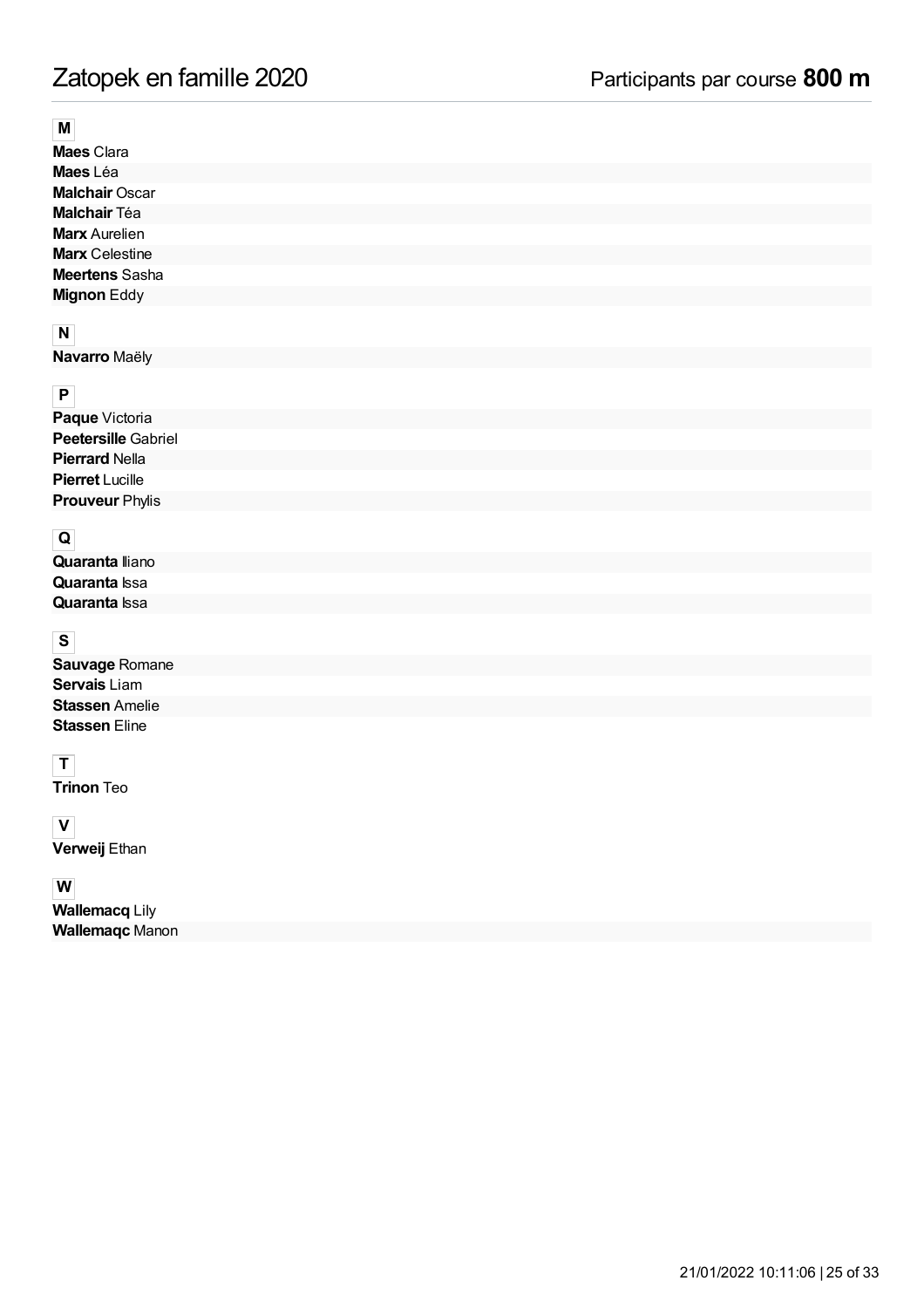**A**<br>**Arquilliere** Yann

**B**<br>**Baquette** Caroline **Baiamonte** Nathalie **Bartholomeus** Nicolas **Baumans** Benoit **Beaujean** Denis **Belleflamme** Pascale **Bevalot** Clauy **Biemar** Laurent **Birti** Kathleen **Bodson** Frederic **Bongers** Dimitri **Bonhomme** Rudy **Bonomo** Sebastien **Bonsang** Gerald **Borguet** Jean-Marie **Bosseloir** Annick **Boulton** Ledric **Bovens** Laurent **Bragard** Pierre **Brassine** Vincent **Breuwer** Jonathan **Brpson** Kathy **Bruneel** Philippe **Bruvwier** Pierre **Bruwier** Alexandre **Bruwier** Eric **Buckinx** Etienne

**C**<br>**Calderara** Vincent **Califice** Alix **Campione** Juliette **Camus** Bertrand **Carraglia** Thomas **Castagnetti** Castagnetti **Cheureux** André **Ciccarella** Tony **Clerx** Renaud **Cloes** Raphaël **Collard** Jean-Paul **Collin** Cedric **Collings** Eric **Crahay** Fabienne **Cremer** Esther **Cretry** Freperic

**D**<br>**Daelen** Vincent **D'affnay** Jean-François **Daman** François **Dauby** Elisabeth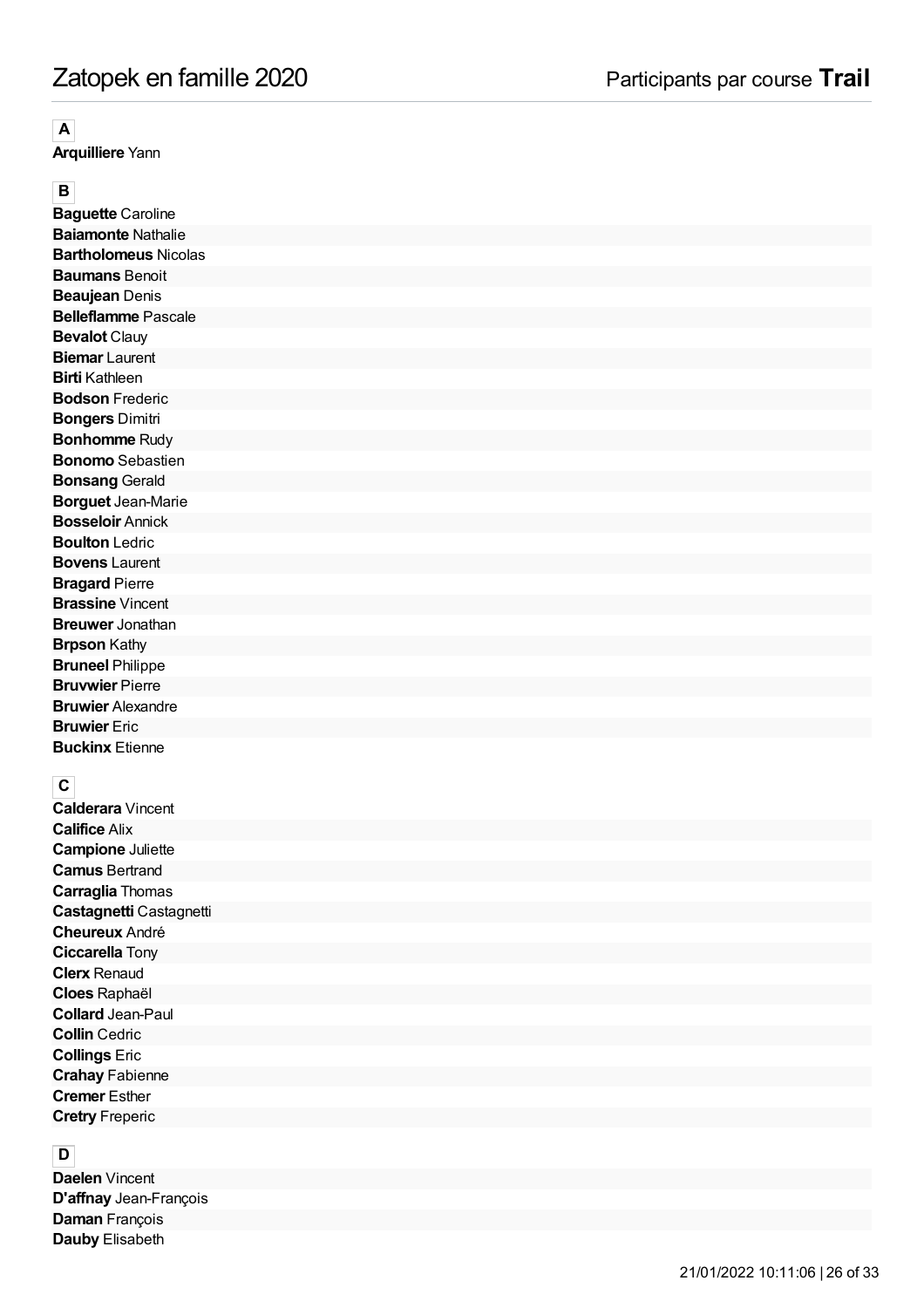**Dauphin** Cedric **De Beer** Michèle **De Beer** Roger **De Brouwer** Florence **De Bruyne** Jean-Marc **De Bruyne** Sophie **De Donder** Bart **De Meo** Marino **De Visscher** Patrick **Debressing** Charlotte **Debressing** Michel **Dechene** Jonas **Defauwes** Benoit **Dehin** Reginald **Dejardin** Fred **Delarbre** Patrick **Delcour** Ariane **Delhougne** Vincent **Delincé** Benoit **Delire** Alain **Delleur** Elodie **Delleur** Jean-Marie **Delvaux** Loic **Delvigne** Jean Francois **Demaret** Dany **Demirkazan** Mikail **Denis** Francois-Xavier **Deroanne** Frederic **Derrock** Phlippe **Desadeleer** Jean-Francois **Desdemoustier** Julie **Diederen** Phil **Dochain** Thuyen **Dodemont** Vincent **Dortu** Alexandre **Dortu** Jonathan **Douin** Serge **Driesen** Geneviève **Druart** Hendrik **Dufrasne** J P **Dumoulin** Philippe **Dupuis** Leon-Marie **Fraine Profits American**<br> **Fraine Beer Michiele**<br>
De Beer Michiele<br>
De Beer Roger<br>
De Bervine Jean-Marc<br>
De Brouwer Florence<br>
De Brouwer Florence<br>
De Donder Part<br>
De Meo Marino<br>
De Donder Partick<br>
Delvisscher Partick<br>
Del

**EElbouziani** Mustapha **Evrard** Roland

**FFabre** Florian **Fabry** Léon **Fafchamps** Christine **Fafchamps** Claudine **Flamand** Michael **Fortemps** Jimmy **Fossoul** Raphaël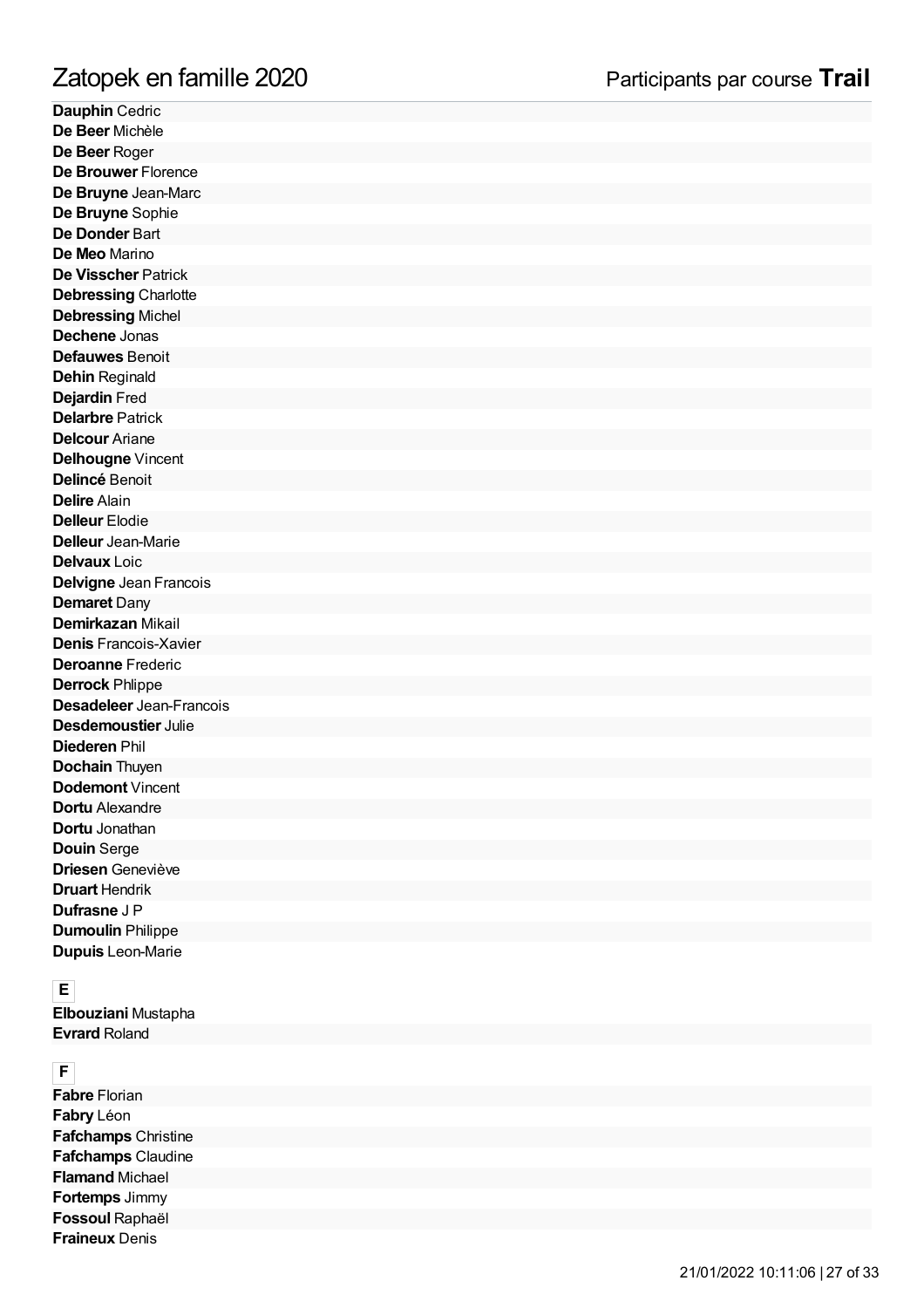### **Franssen** Xavier **Frippiat** Julien

**G**<br>**Gaillet** Olivier **Gendebien** David **Georges** Michael **Gérard** Michaël **Germain** Christine **Geron** David **Geron** Sébastien **Gillet** Christian **Girretz** François **Godinas** Emilie **Goffin** Frederic **Gourdange** Xavier **Guckel** Irwin **Guillemard** Didier **Gyen** Michael

**H**<br>**Hackens** Yannick **Hakir** Jean Marc **Hamaide** Thierry **Hankart** Christophe **Hanquet** Yves **Hanssen** Aurore **Hanssen** Roland **Happart** Grégory **Hardy** Virginie **Hauben** Eddy **Heklinger** Sylvain **Herzet** Fred **Heuschen** Eric **Heylen** Ilse **Heyvaert** Ignace **Houbrechts** Carlo **Hubert** Eric **Humblet** Patrick **Hustings** Fabian

## **I**

**Imik** Sali **Iserentant** Carine

**JJacobs** Fabien **Jacobs** Teddy **Jacquet** Caroline **Jacquinet** Eric **Jamar** Philippe **Janssen** Pieter **Jean** Joël **Jennes** Damien **Joiris** Joseph Zatopek en famille 2020<br>Franssen Xavier<br>Frippiat Julien<br>
Gallet Oliver<br>
Frippiat Julien<br>
Gendebien David<br>
Georges Michael<br>
German Christine<br>
German Christian<br>
German Christian<br>
Girertz François<br>
Godinas Emilie<br>
Girertz Fra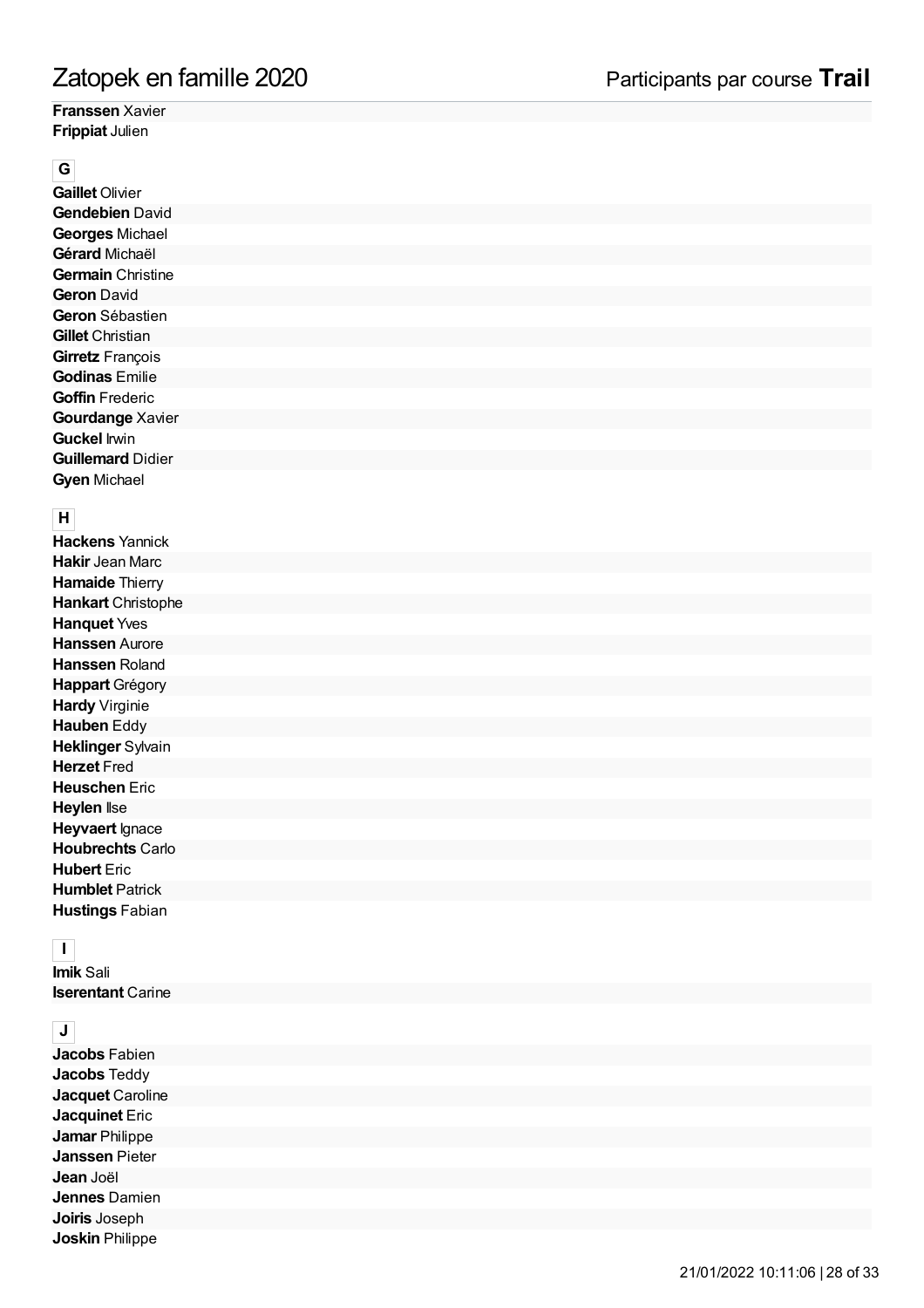**Jowa** Pierre

**K**<br>**Kails** Remy **Kennis** Dominic **Keris** Pascal **Keris** Roland **Kirten** Pierre **Kosobucki** Vincent **Krieken** Jan

**LLabasse** Alain **Lahaye** Marc **Lahaye** Nadia **Lambert** Lionel **Lambrecht** Jean-Francois **Laurent** Claire **Lechance** Pascal **Lechanteur** Jeremy **Leclerc** Yannick **Leclercq** Sabrina **Leclère** Corentin **Ledrus** Julien **Lefebvre** Pascal **Legrand** Luc **Legros** David **Legros** Pascal **Lejeune** Jean-François **Lekeu** Julie **Lemaire** Etiënne **Lemaire** Guillaume **Lemaire** Michael **Lenart** Benoît **Leone** Pascal **Lhoest** Jean **Lhoest** Sarah **Licot** Philippe **Lince** Guy **Lindekens** Christian **Lognard** Michael **Lokaiko** Steve **Loly** Francoise **Lucatelli** Jessica Zatopek en famille 2020<br>
Jowa Pierre<br>
Kalis Remy<br>
Kalis Remy<br>
Kennis Dominic<br>
Keris Pascal<br>
Keris Roland<br>
Keris Roland<br>
Keris Roland<br>
Kiristophe Microsoft<br>
Kristophe Marc<br>
Kristophe Marc<br>
Labasse Alain<br>
Lahaye Marc<br>
Lambre

**M**<br>**Maes** Christoph **Magermans** Kevin **Mahy** Samuel **Malchair** Stephane **Maquet** Jordan **Marbaise** Nicolas **Marchal** Xavier **Marcotty** Jerome **Marechal** Jerome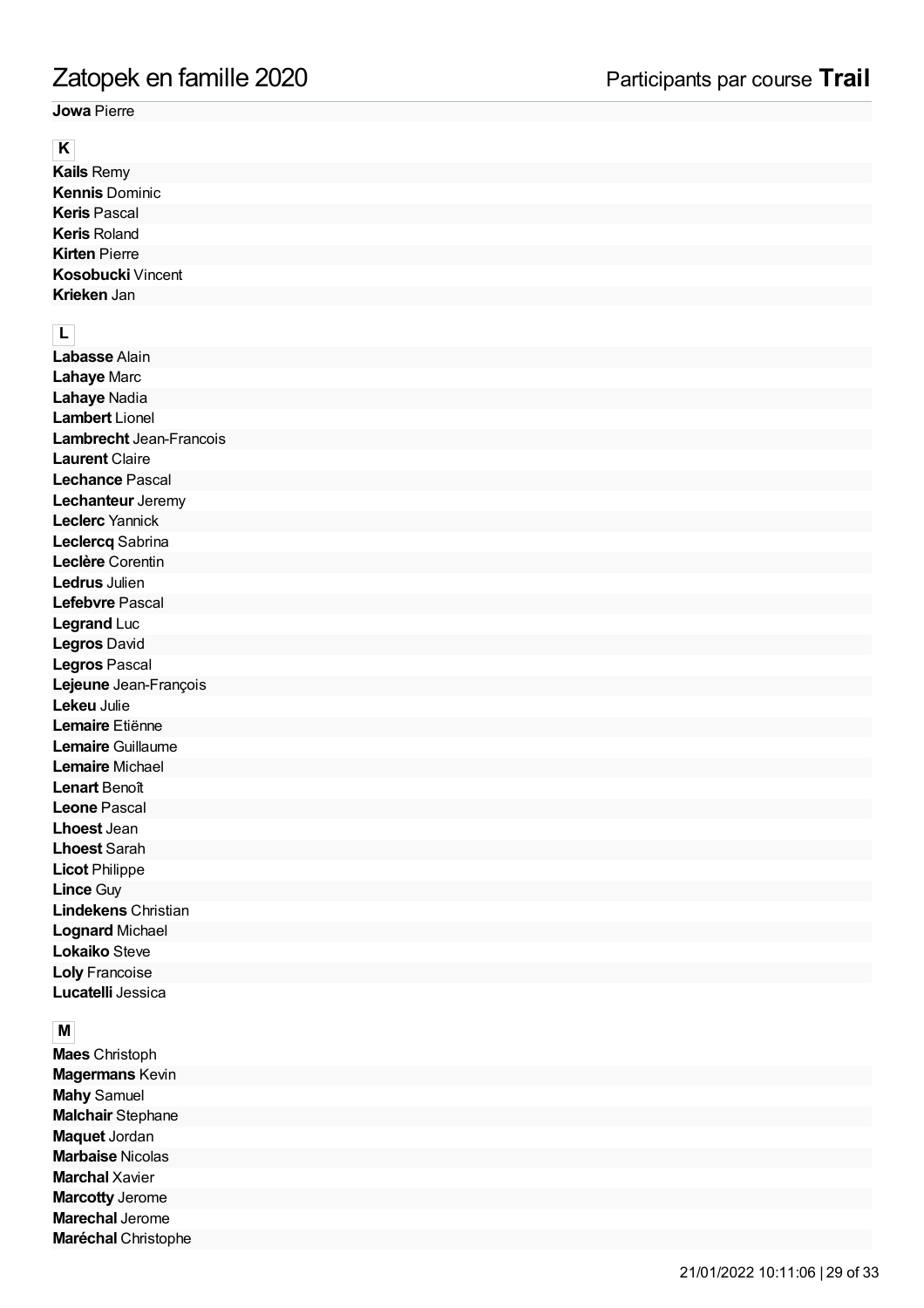| Zatopek en famille 2020     | Participants par course Trail |
|-----------------------------|-------------------------------|
| <b>Martens Tom</b>          |                               |
| <b>Martin Isabelle</b>      |                               |
| <b>Martinussen Caroline</b> |                               |
| <b>Marx Nicolas</b>         |                               |
| <b>Masuy Geoffrey</b>       |                               |
| <b>Mathoul Christophe</b>   |                               |
| Mathy Valentine             |                               |
| <b>Meertens Christelle</b>  |                               |
| <b>Meertens Fred</b>        |                               |
| <b>Meinguet Laurent</b>     |                               |
| <b>Melon</b> Julien         |                               |
| <b>Meulemans Julien</b>     |                               |
| Mevissen Sophie             |                               |
| <b>Meyers Luc</b>           |                               |
| Miévis Kevin                |                               |
| <b>Minguet Pierres-Yves</b> |                               |
| <b>Moesen</b> Jean-Francois |                               |
| <b>Monami Benoit</b>        |                               |
| Monjoie Virginie            |                               |
| <b>Moonen Sanne</b>         |                               |
| <b>Moulet Boris</b>         |                               |
| <b>Moulin</b> Anne-Florence |                               |
|                             |                               |
| N                           |                               |
| <b>Nassen Daniel</b>        |                               |
| <b>Navez</b> Manon          |                               |
| <b>Nevens Christophe</b>    |                               |
| Nicolaije Dave              |                               |
| <b>Nihant Fabian</b>        |                               |
| <b>Nihant Florent</b>       |                               |
| Nivarlet Frédéric           |                               |
| <b>Noelmans Claude</b>      |                               |
| Nowakowski Stéphanie        |                               |
| <b>Nyssen Alain</b>         |                               |
|                             |                               |
| $\overline{\mathbf{o}}$     |                               |
| <b>Offerman Nathalie</b>    |                               |
| <b>Ordonez Manu</b>         |                               |
| <b>Ortmans Stéphanie</b>    |                               |
| <b>Ouaali Kamille</b>       |                               |
|                             |                               |
| $\pmb{\mathsf{P}}$          |                               |
| Palgen Olivier              |                               |
| Panariello Hauri            |                               |
| Parisse Christian           |                               |
| Parreira Miguel             |                               |
| <b>Paulussen Kris</b>       |                               |
| <b>Peltier Matthieu</b>     |                               |
| Penay Laurent               |                               |
| Persoon Persoon             |                               |
| Peterkenne Gaetan           |                               |
| <b>Peters Gene</b>          |                               |
| <b>Peters Peters</b>        |                               |
| <b>Petriaux Marc</b>        |                               |
| Piazza Manu                 |                               |
| <b>Pinsart Vincent</b>      |                               |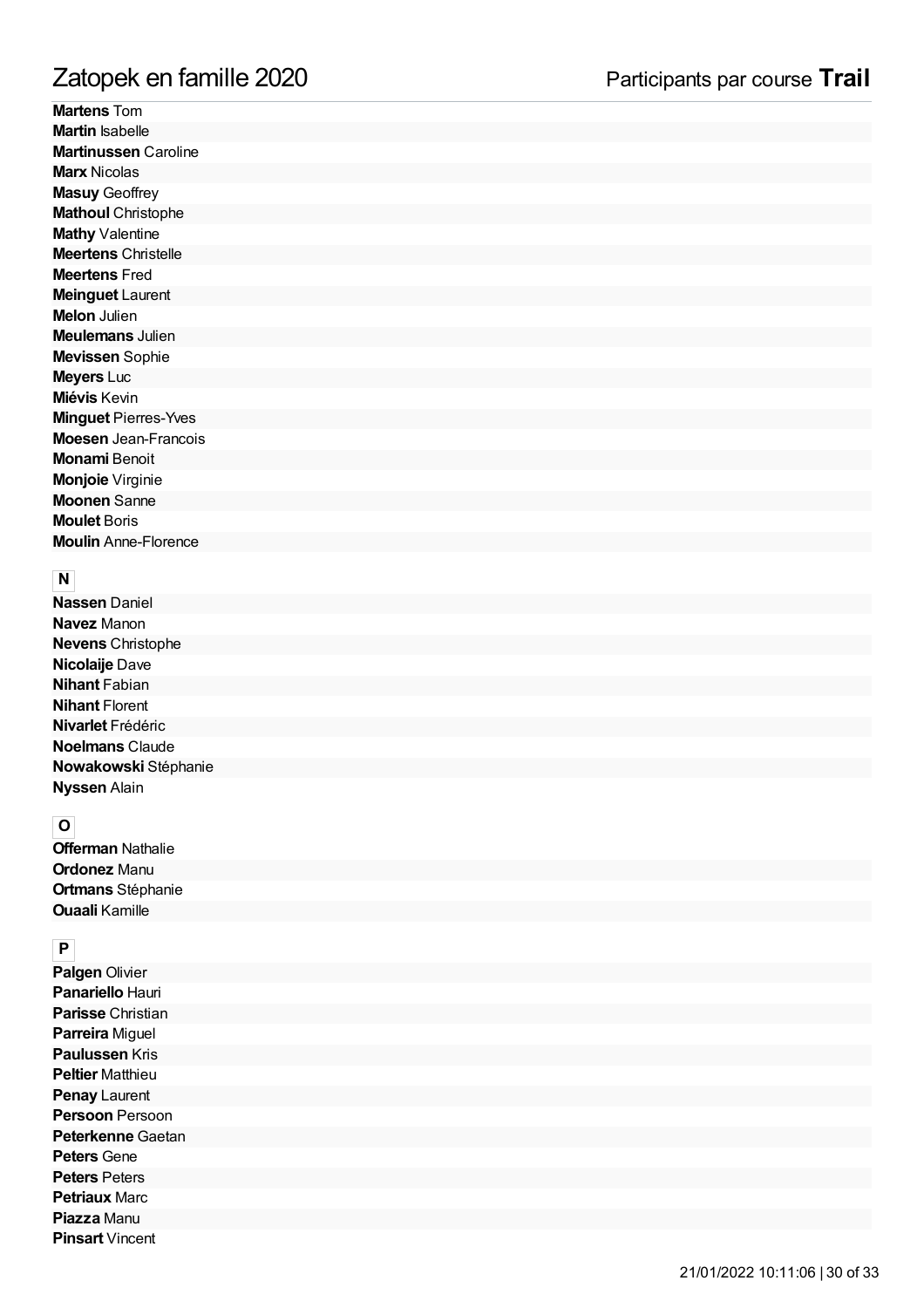**Pirenne** Marc **Piron** Stephane **Pirson** Erwin **Piton** Denis **Pollenus** Thomas **Poysat** Georges **Prégardien** Chris **Prevot** Julien **Profeta** Lucio **Profita** Pierre **Puraye** Alain

**Q**<br>**Quaranta** Angelo

**R**<br>**Ramakers** Ludo **Randaxhe** Francois **Rappe** Caroline **Reip** Olivier **Renard** Sonia **Renier** Philippe **Rennotte** Raphael **Reynders** Kurt **Roex** Tony **Roex** Tony **Rogister** Marieve **Roman-Mignon** Loïc **Roomans** Pascal **Roumart** Daniel **Royen** Sanny **Ruwet** Arnaud

**S**<br>**Scattone** Gregory **Schidlo** Eric **Schifand** Roger **Schillings** Valery **Schmetz** Bernard **Schnakers** Arnaud **Schrouff** Willy **Senen** Christian **Servais** Remy **Servais** Ronalds **Seyen** Sandrine **Simon** Gil **Sindic** Benoit **Smets** Frank **Spronck** Jonathan **Stas** Veronique **Stassen** Eric **Steffens** Guillaume **Steuckers** Danid Zatopek en famille 2020<br>Pirenne Marc<br>Piron Stephane<br>Piron Stephane<br>Piron Emighane<br>Piron Denis<br>Pollenus Thomas<br>Pollenus Thomas<br>Prégardien Chris<br>Prevot Julien<br>Profeta Lucio<br>Profeta Piere<br>Puraye Alain<br>Quraranta Angelo<br>Ramaker